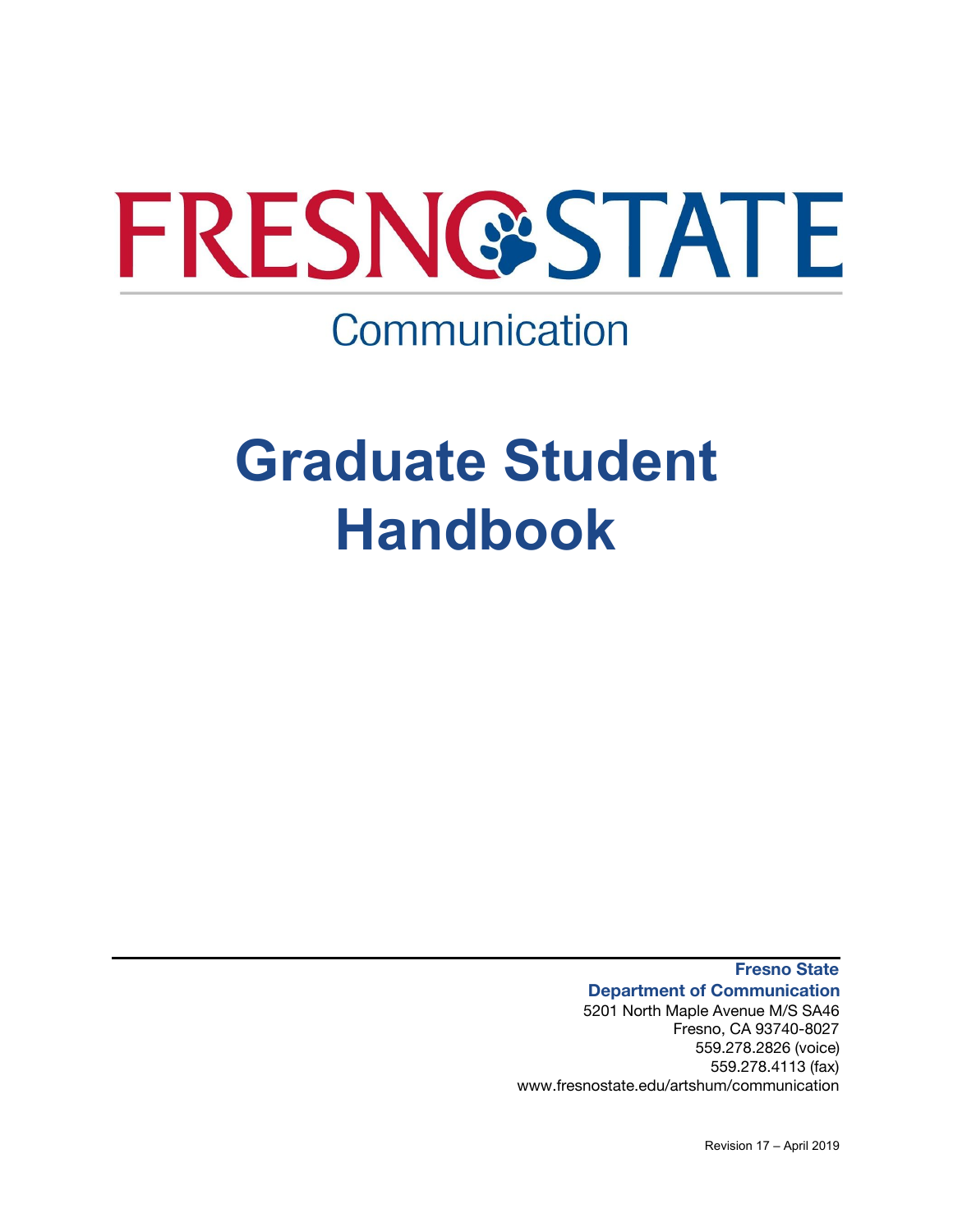# **Table of Contents**

| <b>Overview</b>                                                              | 3              |
|------------------------------------------------------------------------------|----------------|
| <b>Admission</b>                                                             | 3              |
| University Graduate Admission                                                | 3              |
| Department (Program) Admission                                               | 4              |
| <b>Classifications of Graduate Students</b>                                  | 4              |
| <b>Conditionally Classified Standing</b>                                     | 5              |
| <b>Classified Standing</b>                                                   | 5              |
| Advanced to Candidacy (i.e. Graduate Candidate)                              | 5              |
| <b>Graduate Life</b>                                                         | 5              |
| Initiating Graduate Study in Communication                                   | 6              |
| <b>Your Graduate Adviser and Committee</b>                                   | 6              |
| Department of Communication Graduate Faculty Appointment Policy              | $\overline{7}$ |
| <b>Program Requirements</b>                                                  | 8              |
| Program Objectives                                                           | 8              |
| <b>Degree Requirements</b>                                                   | 8              |
| Specific Selection of Classes                                                | 9              |
| Degree Requirement Rules                                                     | 9              |
| <b>Graduate Writing Requirement</b>                                          | 10             |
| Completion of Master's Degree                                                | 10             |
| <b>Thesis Option</b>                                                         | 10             |
| <b>Project Option</b>                                                        | 11             |
| <b>Comprehensive Examination Option</b>                                      | 14             |
| Evaluation of the Culminating Experience (Thesis/Project/Comprehensive Exam) | 15             |
| Violations of the University Honor Code, Cheating, and Plagiarism            | 16             |
| <b>Assistantships</b>                                                        | 16             |
| Policies on Graduate Teaching Associate Appointment and Retention            | 16             |
| The Director of Graduate Teaching Associates                                 | 17             |
| <b>Graduate Teaching Associate Committee</b>                                 | 18             |
| <b>Participation in Scholarly Activities and Professional Organizations</b>  | 19             |
| <b>Forms and Deadlines</b>                                                   | 19             |
| <b>Financial Aid</b>                                                         | 20             |
| <b>Special Programs</b>                                                      |                |
|                                                                              |                |
| <b>A Final Word</b>                                                          | 20             |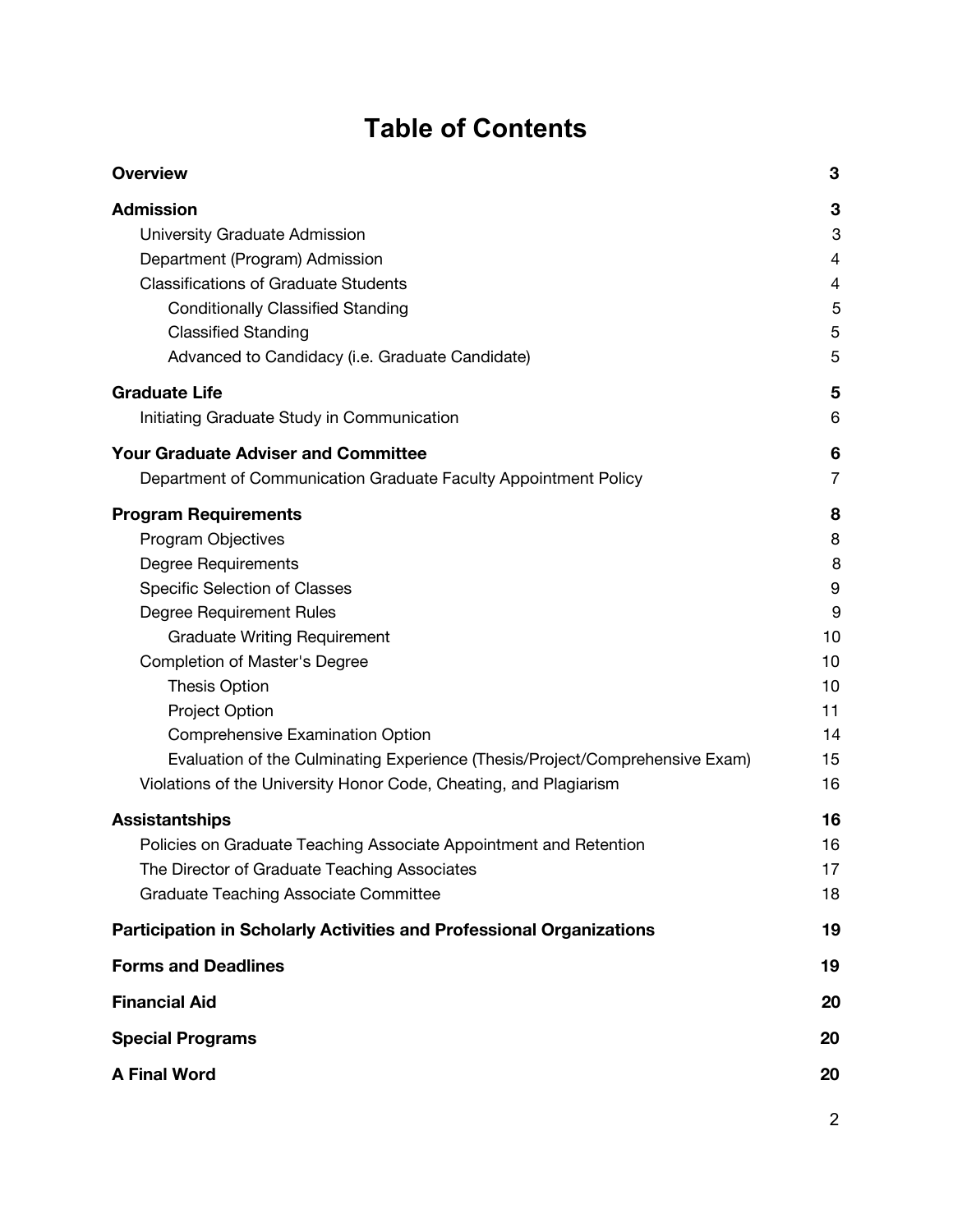## **Master's Degree Program Department of Communication Fresno State**

# <span id="page-2-0"></span>**Overview**

The Master of Arts (M.A.) graduate program in the Department of Communication is a comprehensive 30-unit program reflecting the history and breadth of the communication discipline. The graduate program curriculum reflects the diverse backgrounds and interests of the department faculty. The program also reflects the faculty's commitment to a program that is grounded in traditional as well as contemporary approaches to the study of communication.

The program is committed to providing a quality education to students in three broad categories: students pursuing an advanced degree in preparation for further graduate study, students pursuing an advanced degree for teaching in higher education, and students pursuing a graduate degree that will equip them further with knowledge and skills in applied communication studies.

Our degree program involves 30 units of intensive study focused on a range of communication contexts including: Communication Theory, Rhetorical Theory, Rhetorical Criticism, Communication Research Methods, Group Communication, Organizational Communication, Interpersonal Communication, Argumentation, Instructional Communication, Performance Studies, and Intercultural Communication.

Our curriculum offers a thesis, project, or comprehensive examination option to complete the master's degree.

This Graduate Handbook is intended to facilitate your successful completion of the Master of Arts degree in Communication. Specific questions concerning graduate study in communication that are not answered here or in the university catalog should be directed to the Graduate Coordinator or your graduate adviser.

# <span id="page-2-1"></span>**Admission**

Admission to the program occurs at two levels. First, you must be admitted to the Division of Graduate Studies by the University; second, you must be admitted to the Department's Program. You must complete both sets of admission procedures. If you are not admitted as a "classified student," it is quite important you obtain full Classified Standing as soon as possible.

#### <span id="page-2-2"></span>**University Graduate Admission**

The University has individual application requirements administered by the Division of Graduate Studies. They require specific admission items such as official transcripts, GRE scores, and an application form. International students must submit formal TOEFL scores, as well. Specific admission requirements may be found here: http://www.fresnostate.edu/gradstudies. Domestic (non-international) students should submit their application materials to online at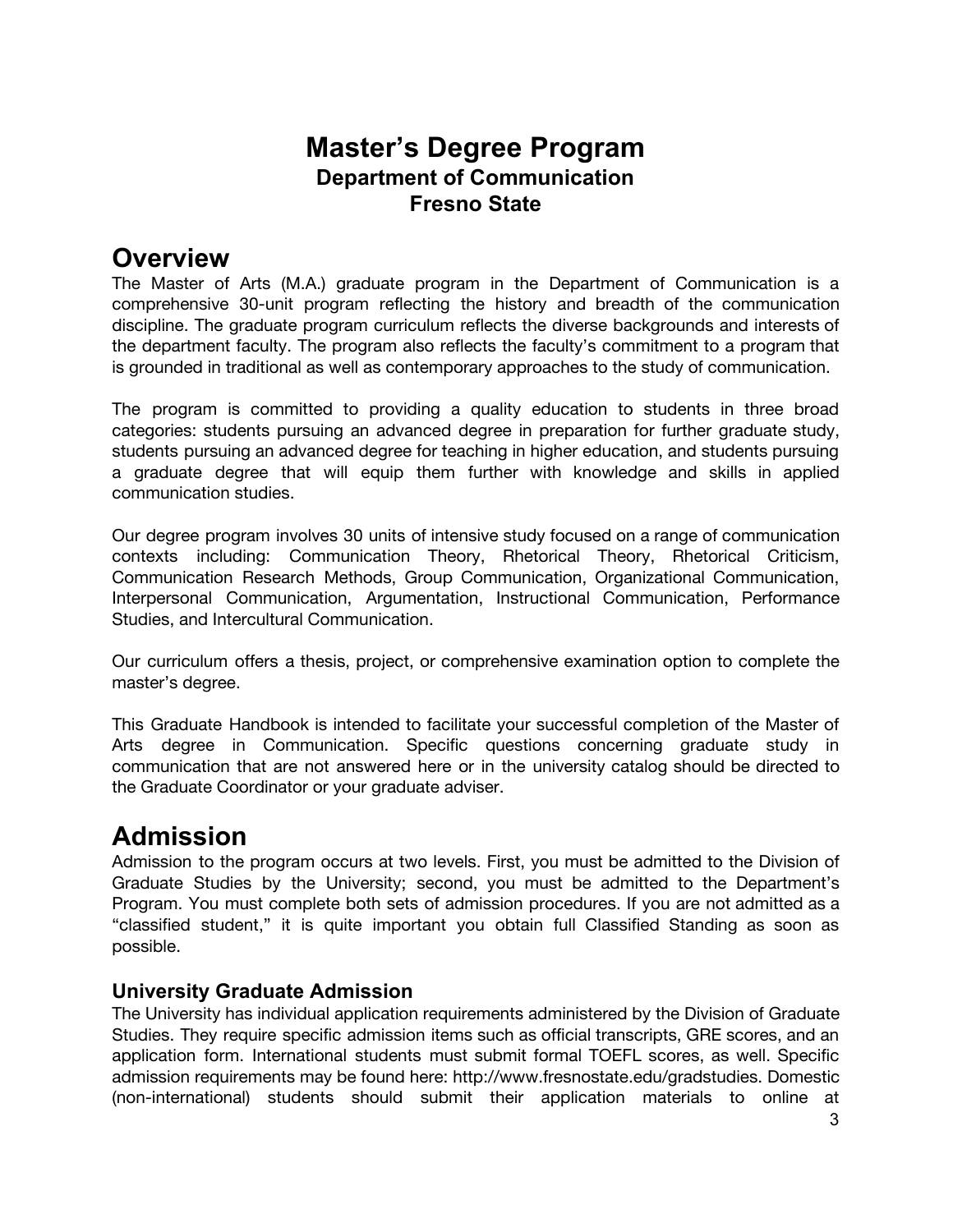www.csumentor.edu. International students may receive more detailed information and an international application form by contacting the International Student Services and Programs Office at 559.278.2782 or at http://www.fresnostate.edu/issp.

#### <span id="page-3-0"></span>**Department (Program) Admission**

In addition to your Division of Graduate Studies Admission (University) process, you must also apply directly to the Department of Communication. Application deadlines for the program are independent of the deadlines for the Division of Graduate Studies' application.

Our priority admission deadline for the Fall term is **February 1** of the same year**.** Our admission deadline for the Fall term is **April 1** of the same year**.** The Department encourages early applications.

Your Department Application should include the following materials.

- 1. A statement of purpose (outlining your reasons for attending graduate school in communication).
- 2. *Three* letters of recommendation from individuals who can attest to your preparation for advanced study (these letters may be included in the application sent by you or may be mailed separately). Please use the letter of recommendation template online at: http://www.fresnostate.edu/artshum/communication/degrees-programs/graduate/admissio n.html.
- 3. A sample of your writing (upper-division academic paper, project proposal, etc.).
- 4. International students must also submit an unofficial copy of TOEFL (Test of English as a Foreign Language) scores. Our international students must score a minimum of 80 on the TOEFL iBT.

A package, containing all of the above material, should be returned to: Attention: Graduate Coordinator, Fresno State Department of Communication 5201 North Maple Avenue M/S SA46 Fresno, CA 93740-8027

You will be notified by the Division of Graduate Studies of both the University's and Department's admission decisions.

#### <span id="page-3-1"></span>**Classifications of Graduate Students**

Admission to a master's degree program places you in one of three categories. *Conditionally Classified Graduate Standing* means you are eligible to complete up to 10 units of coursework toward the master's degree but you will have to meet certain criteria before you can attain full standing. *Classified Graduate Standing* signifies that all admission requirements have been met. The final step in the classification process is *Advanced to Candidacy*: a student who has been recognized formally by the Department and Division of Graduate Studies as a degree candidate.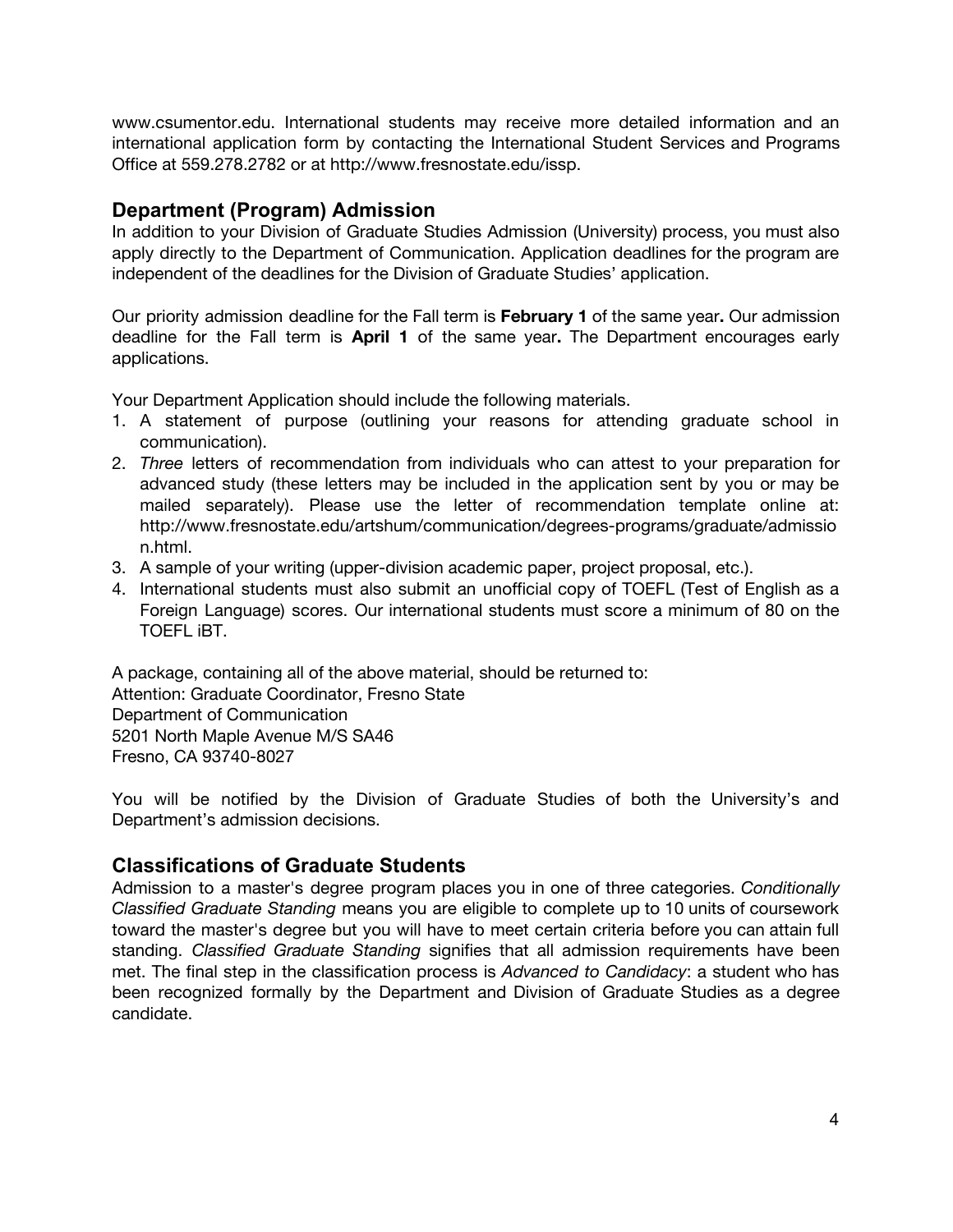#### <span id="page-4-0"></span>*Conditionally Classified Standing*

In some instances, a student may be admitted as "Conditionally Classified." This usually signifies a deficiency in the student's application or a probationary period for the student. If you are admitted as "conditionally classified," you have to fulfill certain obligations before the Department "classifies" you as a graduate student. Under normal circumstances, a student may be conditionally classified for a maximum of 10 units. Your admission statement will specify the condition(s) of your admission. It is vital that you remedy these conditions. For example, if you are accepted conditionally with the obligation of earning a 3.25 minimum GPA in the first 9 units, you *must* earn a cumulative GPA of at least 3.25. Failure to satisfy any condition may result in the Department refusing to reclassify your admission; the consequence of failing to fulfill the conditions can lead to disqualification from the program. Regardless of the deficiency, in order to move from conditionally classified standing to classified standing, the student must maintain a 3.0 or better GPA. As soon as the conditions are satisfied, the student should submit the "Classified Graduate Standing Request" form to the Division of Graduate Studies (the form can be found here: http://www.fresnostate.edu/academics/gradstudies/). The student's adviser as well as the Graduate Coordinator should sign the form.

#### <span id="page-4-1"></span>*Classified Standing*

Classified standing is granted to those students who meet all admission requirements, and have satisfied all professional, personal, scholastic, or other expectations of matriculating graduate students. If your admissions letter did not state that you were accepted as "conditionally classified," then you have classified standing at the start of the program.

#### <span id="page-4-2"></span>*Advanced to Candidacy (i.e. Graduate Candidate)*

A student who has been advanced to candidacy is a "Candidate for Graduation." Approval of a formal Advancement Petition from a student signifies an accepted contract between the student, department, and university. Students should advance to candidacy as soon as possible, after satisfying these conditions:

- 1. Attained classified standing.
- 2. Completed 10 units of graduate study (with 3.0 GPA or better).
- 3. Completed all prerequisite courses required by the Graduate Coordinator.
- 4. Submitted GRE scores to the University (and scores are received and accepted).
- 5. Earned minimum GPA of 3.0 (for both overall GPA and campus GPA).
- 6. Selected a chair for the student's committee.
- 7. Completed the Graduate Writing Requirement.

A student must petition for advancement *no later* than the semester preceding the semester s/he applies for graduation. However, students are strongly encouraged to submit a petition as soon as the above requirements are met.

### <span id="page-4-3"></span>**Graduate Life**

As a beginning graduate student, you should be aware of the differences between undergraduate and graduate school. The differences relate directly to what is expected of you as a student. Graduate students are expected to maintain a minimum cumulative grade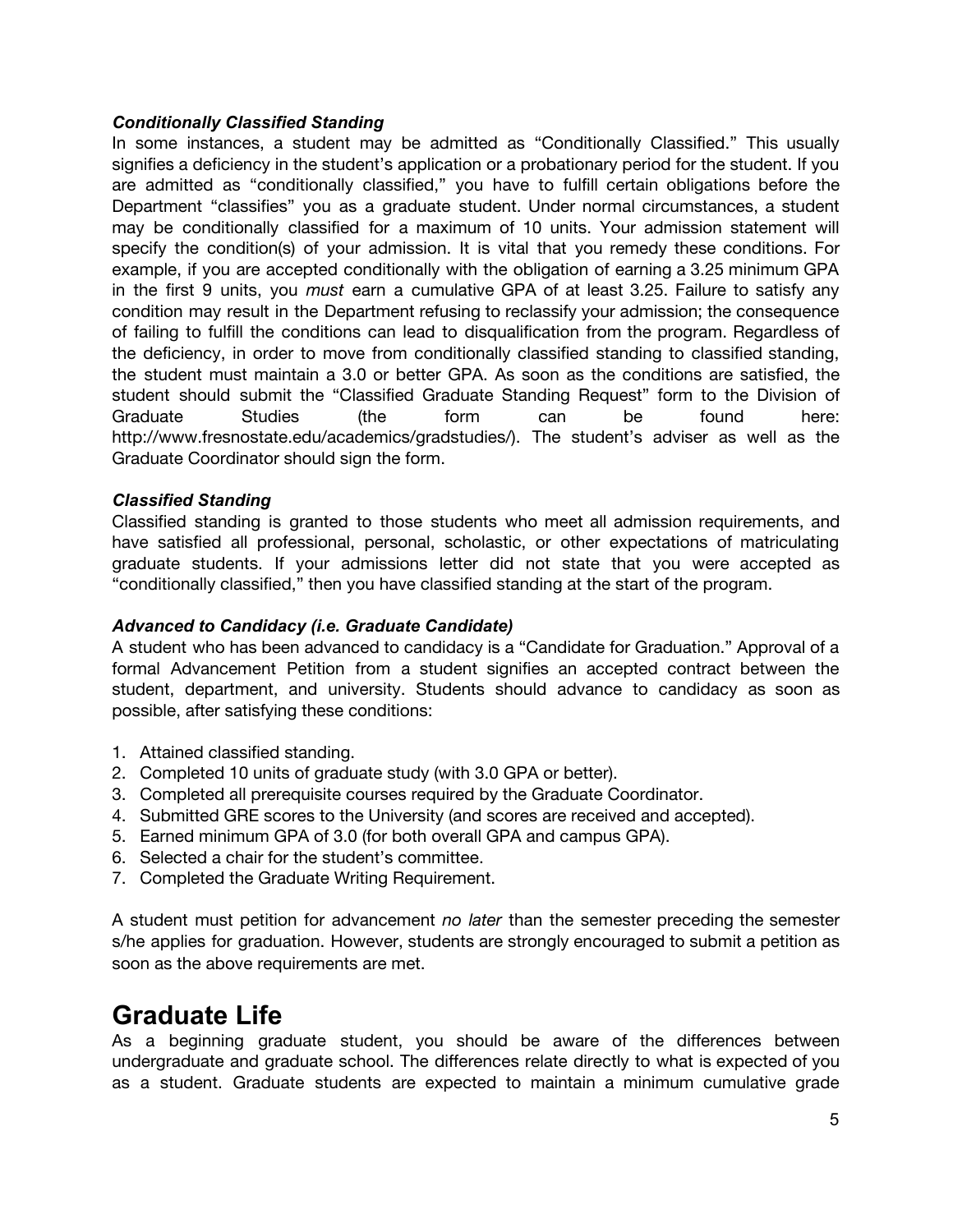average of "B," though you should aim to earn an "A" in every seminar. A graduate student is also expected to contribute to the sum total of knowledge in the field. This means that your graduate experience includes more than the acquisition of information. You are expected to conserve the accumulated knowledge of the past, and to amplify, clarify, and modify this knowledge.

The majority of your classroom interaction will be in seminars. Seminars are discussion-oriented, a format very different from the typical lecture format of an undergraduate class. You are expected to participate fully in the discussions in your graduate seminars.

To facilitate these goals you are expected to work closely with the faculty. A close relationship between you and the faculty will enhance your graduate experience. The faculty strongly supports graduate students and encourages your active participation in departmental functions.

#### <span id="page-5-0"></span>**Initiating Graduate Study in Communication**

At the beginning of your graduate program, you should confer with the Graduate Coordinator of the Department of Communication. The Coordinator will orient you to the regulations, requirements, and procedures of graduate study within the program. For example, the Graduate Coordinator provides scheduling advice, answers general questions concerning progress toward your degree, and approves study plans and program changes. The Graduate Coordinator serves as your provisional graduate adviser until you have formed a Graduate Advisory Committee.

The nature of a graduate degree presumes that you will master a specific area in our discipline, and this necessitates that you work closely with a faculty member who specializes in a subject related to your academic and professional interests. Your graduate adviser assumes many of the above responsibilities upon signing your "Petition For Advancement To Candidacy" form (this form can be found in online at http://www.fresnostate.edu/academics/gradstudies/). Whereas the Graduate Coordinator handles more general issues relevant to all graduate advisees in our department, your graduate committee chair is responsible for directing your specific work and advising you on courses that may help you both to complete your degree in a timely fashion and contribute to the development of your scholarship. Your graduate committee chair is your *content* adviser; the Graduate Coordinator is your *process* adviser.

The specific nature of your master's degree program of study will be a function of your career objectives and interests as well as of your academic and professional background in the discipline. The specific courses to be included in your program will be selected by you, your adviser, and your graduate committee.

# <span id="page-5-1"></span>**Your Graduate Adviser and Committee**

You will not be assigned a graduate adviser; you will be expected to exert your own initiative in asking the professor of your choice about serving in this capacity. Some students know at the beginning of the first semester in the program which professor they wish to work with as their adviser; others may need more time to develop this relationship and the Graduate Coordinator will serve as a temporary adviser. You must select your adviser no later than the last day of instruction of your second semester in the master's program. Once you have selected your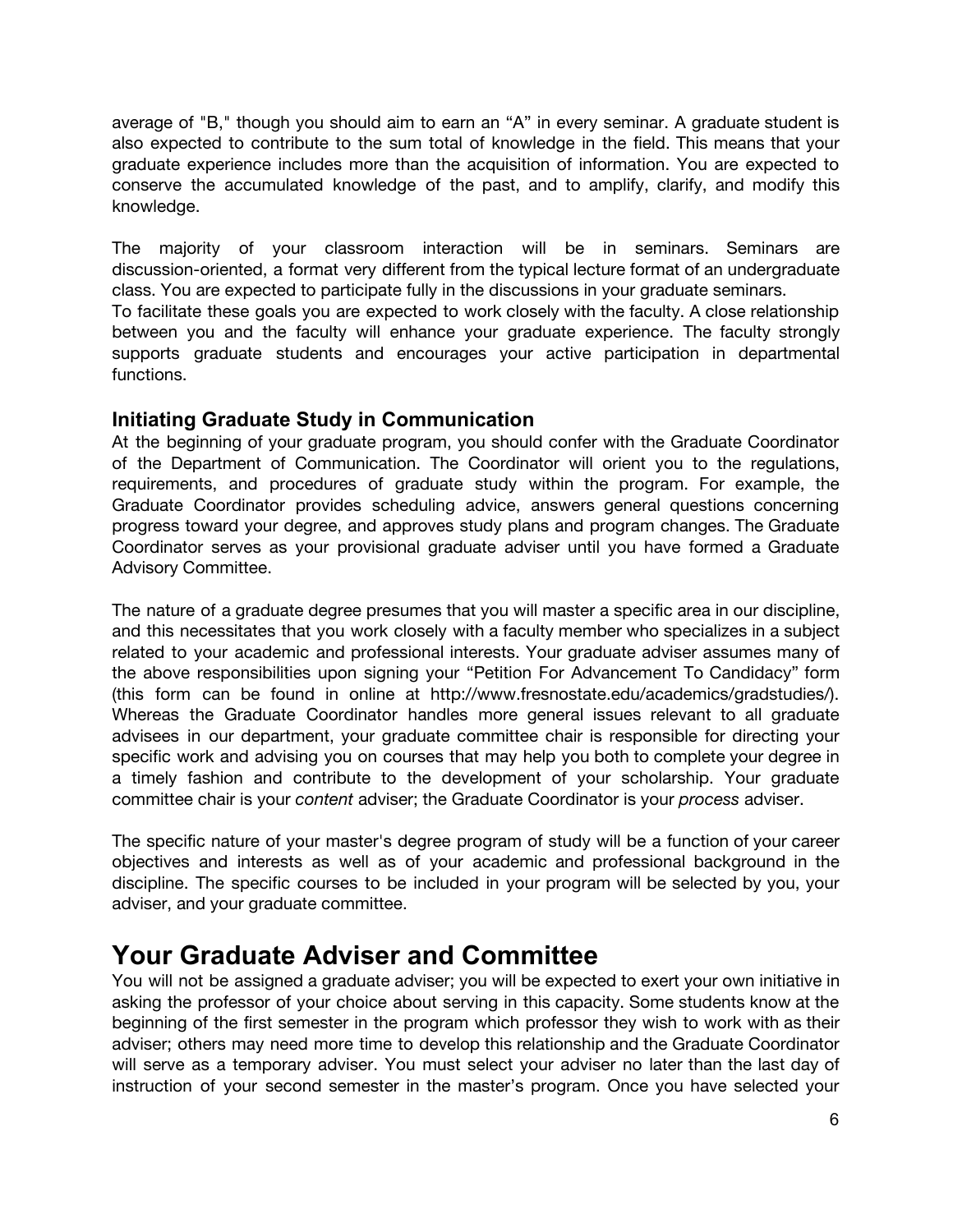adviser, complete the "Adviser Selection Form" (this form can be found online at http://www.fresnostate.edu/artshum/communication/degrees-programs/graduate/links-forms.h tml) and turn it in to the Department's Graduate Coordinator. The form should include your signature and your adviser's signature. Care should be exercised in the selection of an adviser so as to provide maximum faculty expertise in your special area of inquiry.

Your committee will consist of your adviser and at least one other faculty member from the Department of Communication. Your third committee member may be a faculty member from the Department of Communication or outside of the Department. The committee must be selected before registering for project or thesis units. If registering for thesis units, a "Thesis Committee Assignment" form must be completed and filed (this form can be obtained online at http://www.fresnostate.edu/academics/gradstudies/) with the Division of Graduate Studies. If registering for project units or comprehensive examination (zero units), a "Project Committee Assignment" or "Comprehensive Examination Committee Assignment" form must be completed and filed with the Department of Communication (this form can be obtained online at

https://www.fresnostate.edu/artshum/communication/degrees-programs/graduate/links-forms. html). One of the committee members from within the Department of Communication will be your thesis, project, or comprehensive examination committee chairperson. The chair of your culminating experience committee should have a doctoral degree and be a member of the Department of Communication's graduate faculty. Your graduate adviser's duty is to advise you in the selection of courses to fulfill the master's degree program; to help you select other members of the faculty to serve as members of your thesis, project, or comprehensive examination committee; and to guide this culminating experience.

If your graduate plans are altered, do not hesitate to seek a change of adviser; such changes are made without embarrassment on anyone's part. If changes are made to a committee, a form reporting the change must be submitted to the Division of Graduate Studies (thesis) or Department of Communication (project or comprehensive examination).

If you plan to complete your degree during the summer months, all arrangements regarding the availability of faculty members for advising and approving a thesis or project or administering comprehensive examinations should be made well in advance.

#### <span id="page-6-0"></span>**Department of Communication Graduate Faculty Appointment Policy**

To become or remain a member of the Graduate Faculty in the Department of Communication, the faculty member must have taught at least one graduate-level course or must have supervised at least one project or thesis during the most recent five years, and should show evidence of scholarly activity appropriate to the graduate program.

Nothing in this policy precludes faculty members not designated as members of the Graduate Faculty from contributing to delivery of the curriculum through appointment as the third member of thesis, project, or comprehensive examination committees (excluding appointment as committee chair).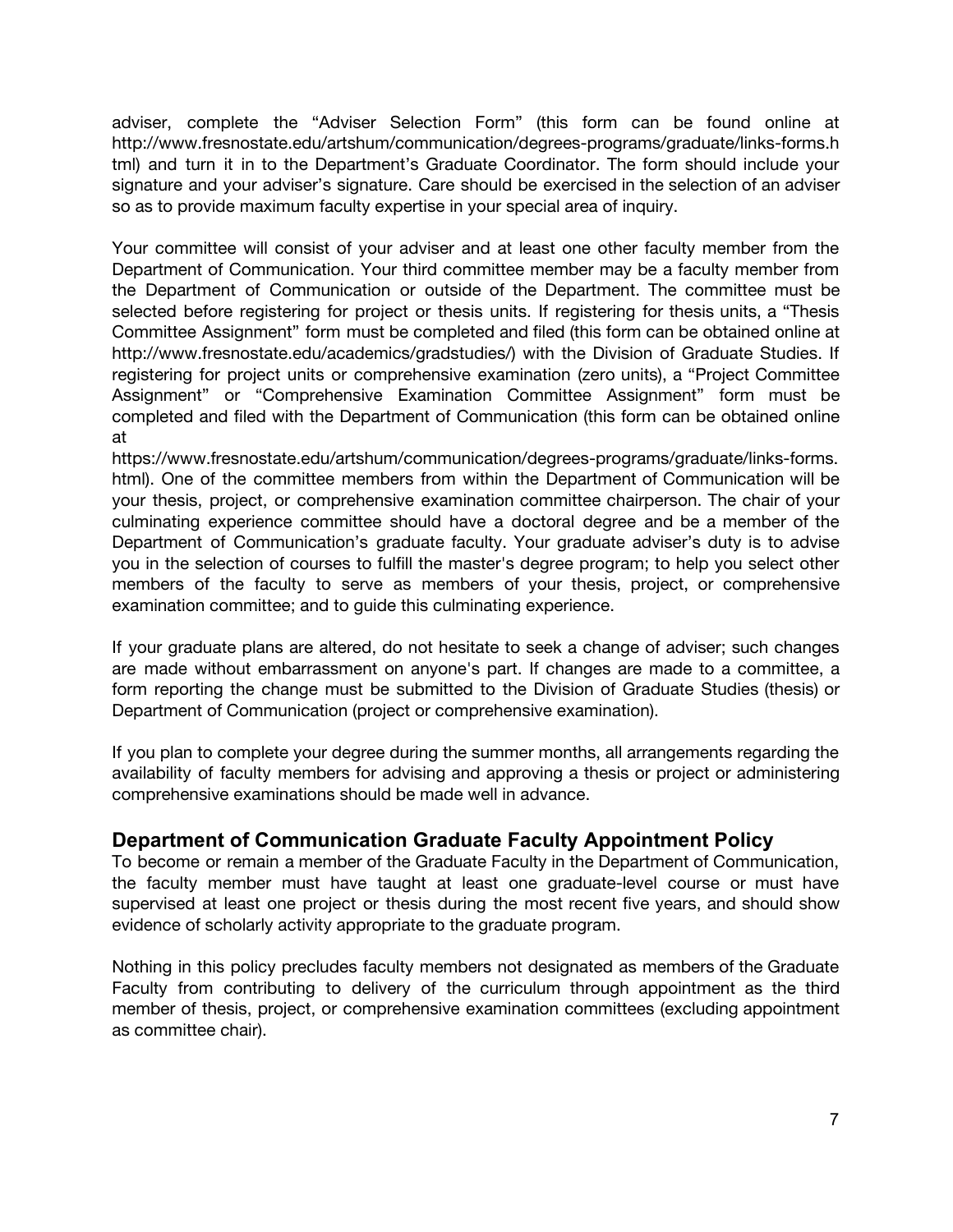# <span id="page-7-0"></span>**Program Requirements**

The minimum number of units required to complete a master's degree in communication is 30. Of these 30 units, at least 21 units must be in courses designed primarily for master's degrees (i.e., courses numbered in the 200 series.). Also, a coherent program of cognate study is recommended. At least 21 units of any master's degree program must be completed in residence at Fresno State.

#### <span id="page-7-1"></span>**Program Objectives**

The graduate program has several objectives that serve as measures for competent M.A. graduates of the Communication Department.

- 1. All graduates will have a comprehensive understanding of the historical and philosophical assumptions of the communication discipline.
- 2. All graduates will recognize and be able to use appropriate communication strategies in formal, informal, professional, and personal contexts.
- 3. All graduates will understand quantitative, qualitative, and critical methods of research in communication.
- 4. All graduates will understand various communication perspectives and will have a clear understanding of their own personal perspective and standpoint.

#### <span id="page-7-2"></span>**Degree Requirements**

A minimum of 21 Communication seminar units are required. "Core" classes count toward this 21 unit requirement.

| <b>Required Core Theory Seminars</b>                                                          | 6                  |
|-----------------------------------------------------------------------------------------------|--------------------|
| Comm 241: Seminar in Rhetorical Theory                                                        |                    |
| Comm 262: Seminar in Communication Theory & Research                                          |                    |
| <b>Required Core Methodology Seminar</b>                                                      | 3                  |
| Comm 242M: Seminar in Contemporary Criticism or                                               |                    |
| Comm 264M: Seminar in Strategies and Applications in Communication Research                   |                    |
| <b>Additional Seminar Experience</b>                                                          | 12                 |
| <b>Electives</b>                                                                              | $3-9$              |
| Students are strongly encouraged to consider, in consultation with their graduate adviser, at |                    |
| least one elective outside of the Communication Department                                    |                    |
| <b>Culminating Experience:</b>                                                                | $0-6$              |
| Select one of the following options:                                                          |                    |
| A. Comprehensive Examination (0 units)                                                        |                    |
| B. Comm 298: Project (3 or 6 units)                                                           |                    |
| C. Comm 299: Thesis (6 units)                                                                 |                    |
| TOTAL                                                                                         | 30 units (Minimum) |
|                                                                                               |                    |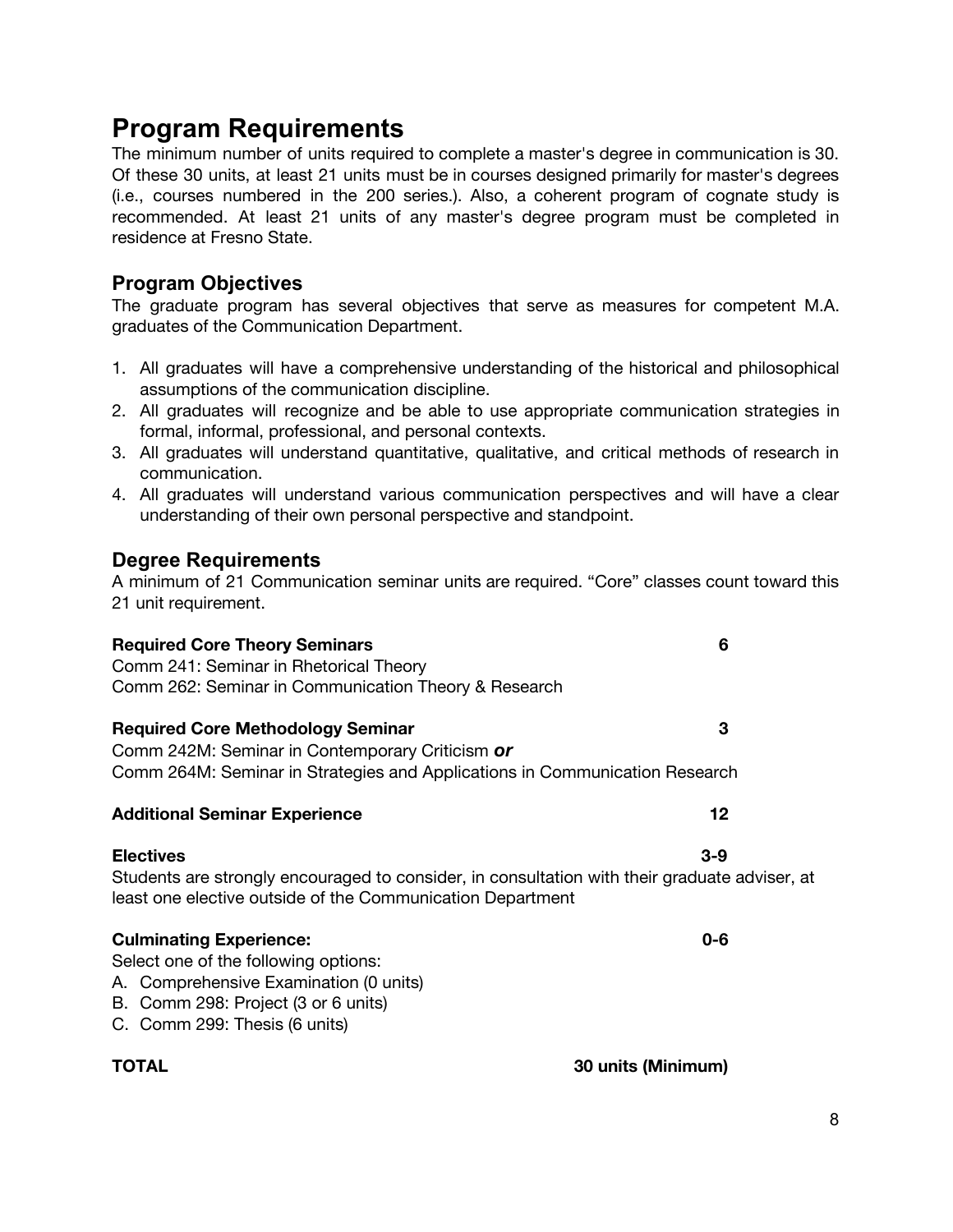#### <span id="page-8-0"></span>**Specific Selection of Classes**

The Department of Communication utilizes a degree program flexible to a wide variety of students. You, in careful consultation with your adviser, should select specific classes pertinent to your own interests. With this in mind, the department highly suggests the following courses.

For individuals pursuing careers in teaching or doctoral work, the Department highly suggests selecting 12 units of coursework from the following seminars, depending on the course rotation: Comm 205, 215, 242M, 243, 244, 214, 263, 264M, 265 and 266.

For individuals pursuing professional careers such as business and industry, public service, law or government, the Department of Communication highly suggests selecting 12 units of coursework from the following: Comm 214, 215, 263, 264M, 265, 266, 268 and 276.

#### <span id="page-8-1"></span>**Degree Requirement Rules**

- 1. While 30 units are the minimum required to graduate, a student may graduate with a more units. An individual student's program of study is determined by the student, the student's adviser, and the student's committee. All degree requirements, and in particular elective requirements, must be approved by the graduate student's adviser.
- 2. An elective requirement can be met by an approved communication seminar, approved upper-division communication course, or appropriate course outside the department.
- 3. Receiving RP (report in progress) for any units on COMM 298 or 299 commits the student to a project or thesis. A subsequent change to comprehensive exams will not be approved. If a student does not complete a project or thesis after earning a grade of RP, the "RP" grade will be changed to an "F" by the Division of Graduate Studies. This may seriously jeopardize a student's status, due to the requirement to maintain at least a 3.0 GPA.
- 4. Students must earn a cumulative GPA of 3.0 or greater to graduate. Special restrictions on GPA and course load apply to Graduate Teaching/Forensics Assistants (see the section on Assistantships).
- 5. Students must complete the Graduate Writing Requirement. This condition must be satisfied before being advanced to candidacy.
- 6. Graduate students must earn a minimum of a 'B' in all core seminars. If a student elects to take both methods courses, the student must earn at least a 'B' in the first methods course taken. Graduate students who earn lower than a 'B' in a core course must take it over. If, after two attempts, a grade of less than a 'B' is earned in a core course, the graduate student will appear before a review board comprised of the graduate faculty.
- 7. Students must maintain continuous enrollment 1) while completing a grade of RP or I in either thesis or project or other course, 2) while preparing to take comprehensive examinations, and 3) during the semester in which an application for graduation is filed.
- 8. Students have a maximum of 5 years to complete all master's degree requirements from the date of the first course they use toward completion of the M.A. degree.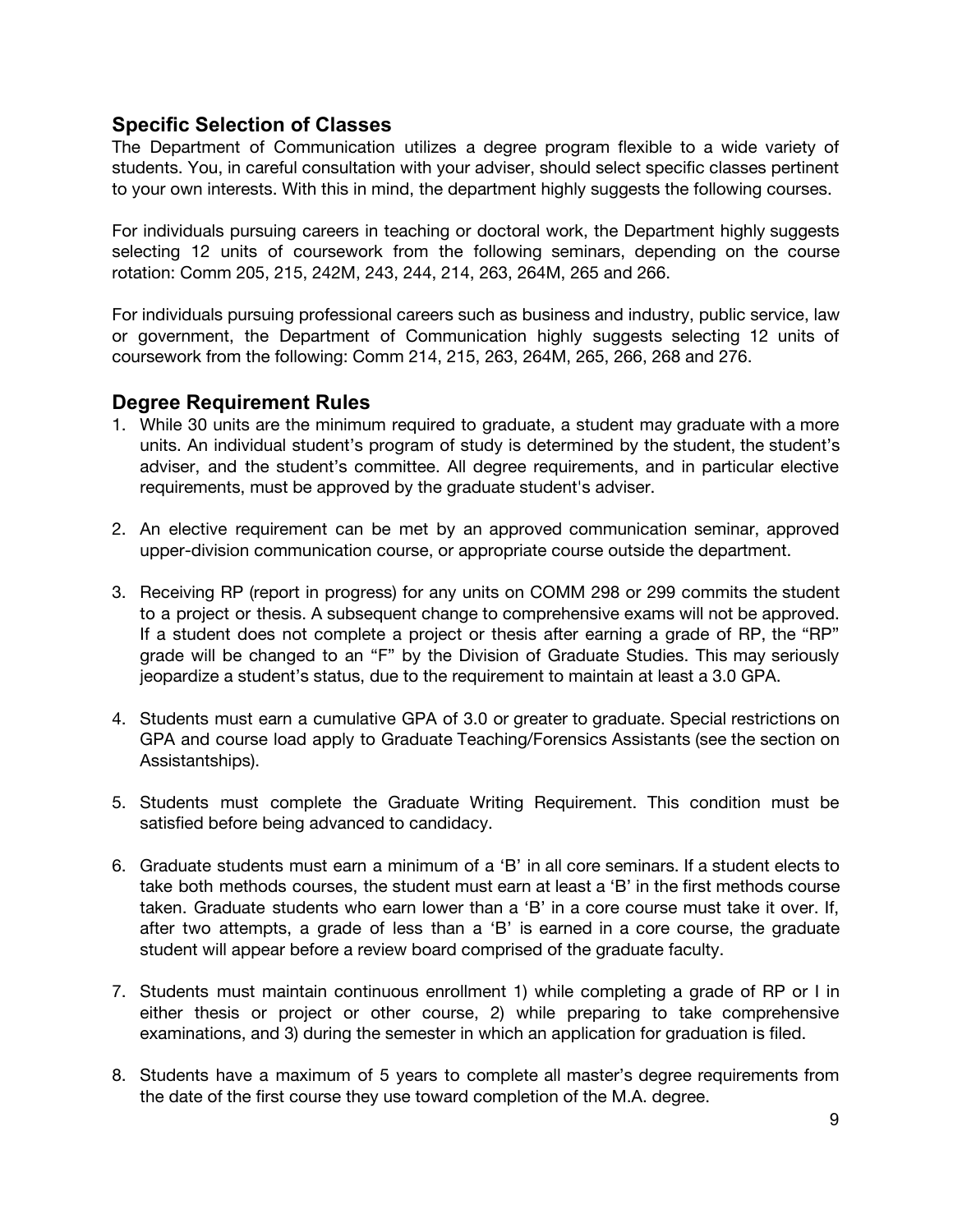9. No more than 3 units of independent study may be applied toward the 30-unit program. A minimum GPA of 3.0 is required to enroll in an independent study. Independent study units cannot be taken the first semester of the graduate program.

#### <span id="page-9-0"></span>*Graduate Writing Requirement*

Graduate students are required to complete the Graduate Writing Requirement (GWR) prior to petitioning to advance to candidacy. Graduate students seeking to complete the GWR should submit a paper (writing sample) selected from the work they have completed in their graduate seminars. Specific dates for submitting the writing sample are established by the Graduate Coordinator. The GWR should be completed by the end of the student's second semester in the graduate program.

Writing samples are evaluated by a committee of three graduate faculty, selected by the Graduate Coordinator, who will assess the content, mechanics, organization, and style of the submission. The student, review committee, and adviser (if the student has selected an adviser) will meet to discuss the GWR submission and create writing goals for the graduate student. The goals will ultimately be shared with the student's culminating experience committee.

Violations of the University Honor Code or APM 235 in Graduate Writing Requirement submissions may be grounds, as determined by the Graduate Coordinator and review committee, for disqualification from the Communication M.A. program.

**Special note**: All graduate students are governed by the official rules published in the University Catalog. The Catalog shows the formal (official) degree requirements.

#### <span id="page-9-1"></span>**Completion of Master's Degree**

The master's degree may be completed in one of the following ways: (a) a thesis; (b) a project; or (c) a comprehensive examination. For detailed descriptions of these options, see the graduate studies section of the current university catalog. In addition, for a thesis or project, consult "Specifications and Instructions for the Master's Thesis or Project," which is available here: http://www.fresnostate.edu/academics/gradstudies/.

Graduate students may not proceed to a project or thesis defense or begin comprehensive examinations with incomplete coursework outstanding (grade of "I").

Upon completion of your culminating experience, your adviser and the Graduate Coordinator must submit a "Master Degree Clearance" form to the Division of Graduate Studies. This form may be obtained online at http://www.fresnostate.edu/academics/gradstudies/.

#### <span id="page-9-2"></span>*Thesis Option*

Prior to completion of a thesis proposal or prospectus, the student is required to complete the "Thesis Committee Assignment" form, available from the Division of Graduate Studies. This form lists all committee members and the general thesis topic. This form must be signed by the student's adviser, Graduate Coordinator, and the Dean of the College of Arts and Humanities.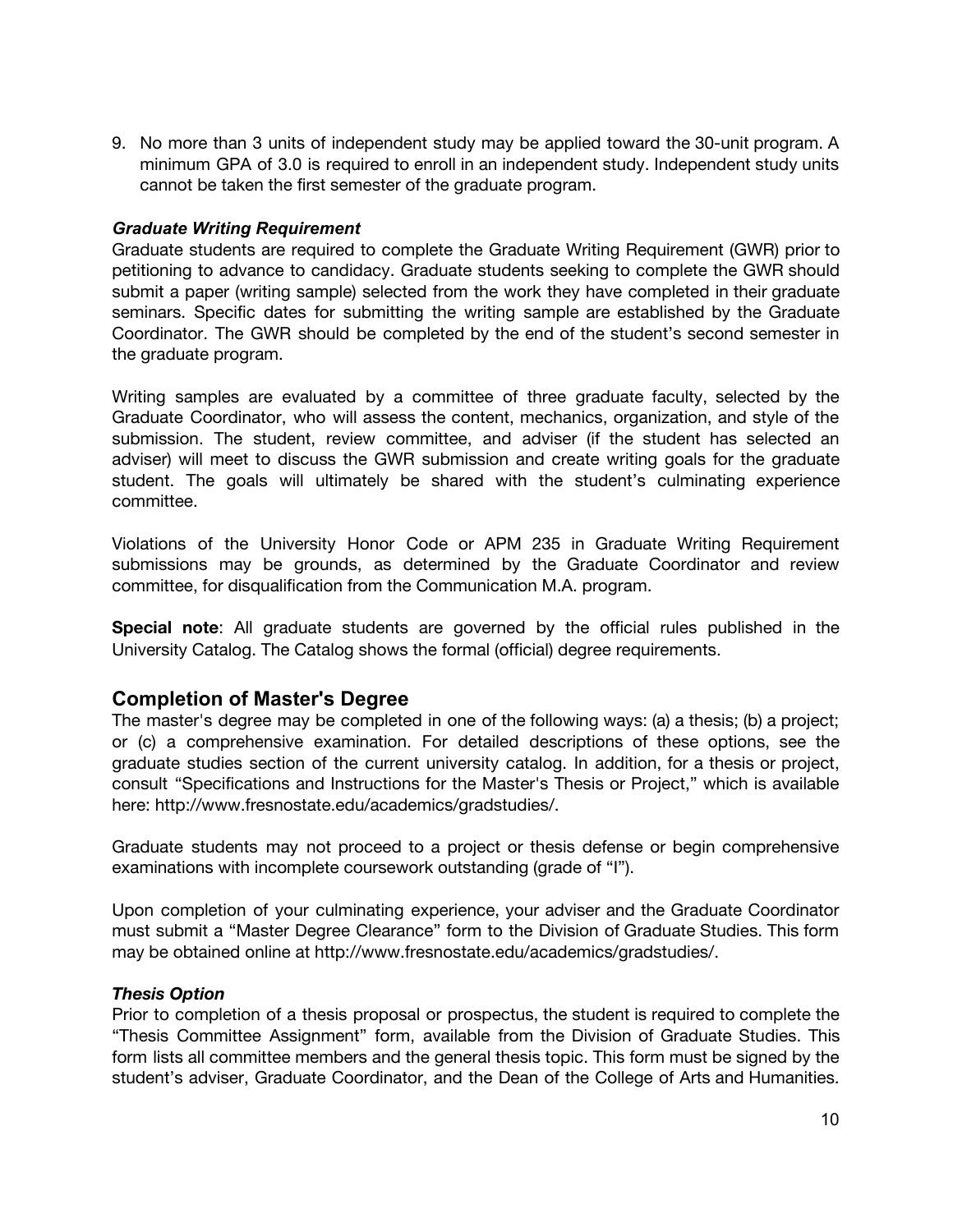Students using human subjects as part of their thesis must also be granted approval from the Human Subjects Committee.

Thesis Proposal or Prospectus. As a first step in preparing a thesis, you should prepare a written proposal that specifies the thesis topic, the significance of the topic, the research parameters, and the methods to be employed in the thesis. Final approval is the responsibility of your graduate committee.

A thesis topic should not be selected solely because it interests the members of the thesis committee. It should be in line with your area(s) of interest and the graduate seminars you have taken. Although the research necessary for writing a thesis will not be completed at the point that the proposal is submitted, you must display a fundamental understanding of the relevant research methodologies to be employed and a familiarity with the literature in the area of your thesis topic. It is also your responsibility to demonstrate that you can perform the research you propose.

Timetable for Submitting a Thesis. In addition to meeting the regulations of the Division of Graduate Studies, the completed thesis must be submitted to the committee members at least 7 days prior to the oral defense of the thesis. The oral defense must be completed at least one week before the deadline set by the Division of Graduate Studies. This time allows you to make necessary corrections in the manuscript and still meet the Division of Graduate Studies deadline for submitting a thesis. Failure to meet this deadline results in delaying the completion of the degree until the following semester.

Oral Defense of Thesis. The 2-hour oral defense of the final draft of the thesis is open to all members of the Department of Communication. All faculty members should be notified in writing of the time and place of the oral defense. Such notification is the responsibility of your graduate committee chair and should be made at least one week prior to the defense to allow faculty members who plan to attend to read the manuscript. To facilitate this, one copy of the final draft of the thesis should be submitted to the Graduate Coordinator one week prior to the oral defense.

Final Copy of the Thesis. The final thesis must conform to the regulations set forth by the Division of Graduate Studies and specified in the "Guidelines for Thesis Preparation." After the student's committee approves the final thesis, the thesis is forwarded to the Dean of the College of Arts and Humanities for review and approval. The ultimate decision regarding the acceptance of the completed thesis is the responsibility of the student's graduate committee, the Dean of the College of Arts and Humanities, and the Division of Graduate Studies.

The student should bind a final copy for the committee chair and provide copies of the final thesis to other committee members.

#### <span id="page-10-0"></span>*Project Option*

You may select to complete your degree with a project. The University describes a project as "a significant undertaking appropriate to the fine and applied arts or to professional fields." A project should provide evidence of original and independent thinking, employ an appropriate form and organization, and include a rationale. Generally, a project focuses on a significant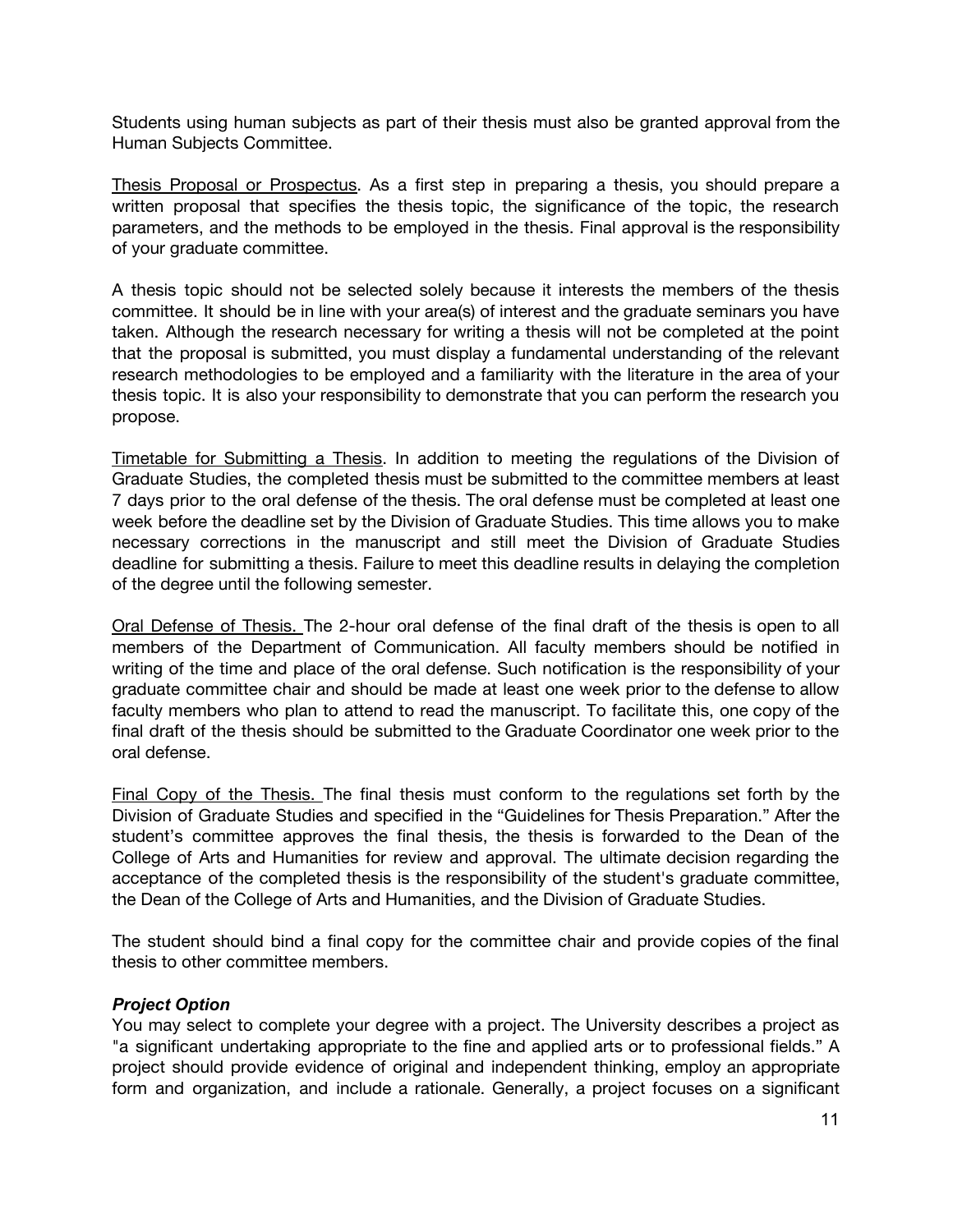problem, articulates objectives, outlines a methodology, and offers a conclusion or recommendation. The merit of the project is judged on the quality of the work.

Prior to the completion of a project proposal or prospectus, you are required to complete the "Project Committee Assignment" form (this form can be found online using the following link: http://www.fresnostate.edu/artshum/communication/degrees-programs/graduate/links-forms.h tml). This form lists all committee members and the general project topic. This form must be signed by your adviser, Graduate Coordinator, and the Chair of the Department of Communication.

The project *must* reflect the author's critical and independent thinking (to simply describe, catalog, or compile information is not appropriate), originality, and clarity of purpose. The quality of writing and/or production medium, the project's format, and the accuracy and completeness of documentation must meet authorized style requirements. Students using human subjects as part of their project must seek approval from the Human Subjects Committee.

There is no *academic* distinction between a project and a thesis. COMM 298 Project (3 or 6 units) is appropriate for those whose work does not fit or is not served by the traditional thesis format. For example, a student who enters the business community after completing a master's degree may well be served by a "project" culminating experience rather than a thesis.

Project Proposal. The student is required to prepare a formal, written project proposal detailing, among other things, the characteristics of the project report. The proposal must be presented in a colloquy open to the public and attended at least by the project committee. The proposal should be submitted to the committee members at least one week before the date of the colloquy. The proposal must be approved by the project committee members prior to the undertaking of the project work. Students are required to select a project committee when choosing the project option. The committee composition is the same as a thesis or comprehensive examination committee; it is composed of at least 2 members from the faculty in the Department of Communication; the third member may be from the Department of Communication or from outside the program. One of the 2 faculty members from the Department of Communication will serve as the project adviser.

Types of Experiences Acceptable for a Project

- A communication audit
- An individual field analysis of an operating business area
- Design, implementation, and evaluation of a workshop(s)
- An extensive curriculum design
- Design, implementation, and evaluation of a blog, mod, or video

This list is not exhaustive. The final approval of any project is the responsibility of the project committee. In addition to the project itself, all project culminating experiences *must* include a written report. For example, a workshop is not acceptable if it is not accompanied by a written document addressing the areas outlined below in the specific guidelines for project reports.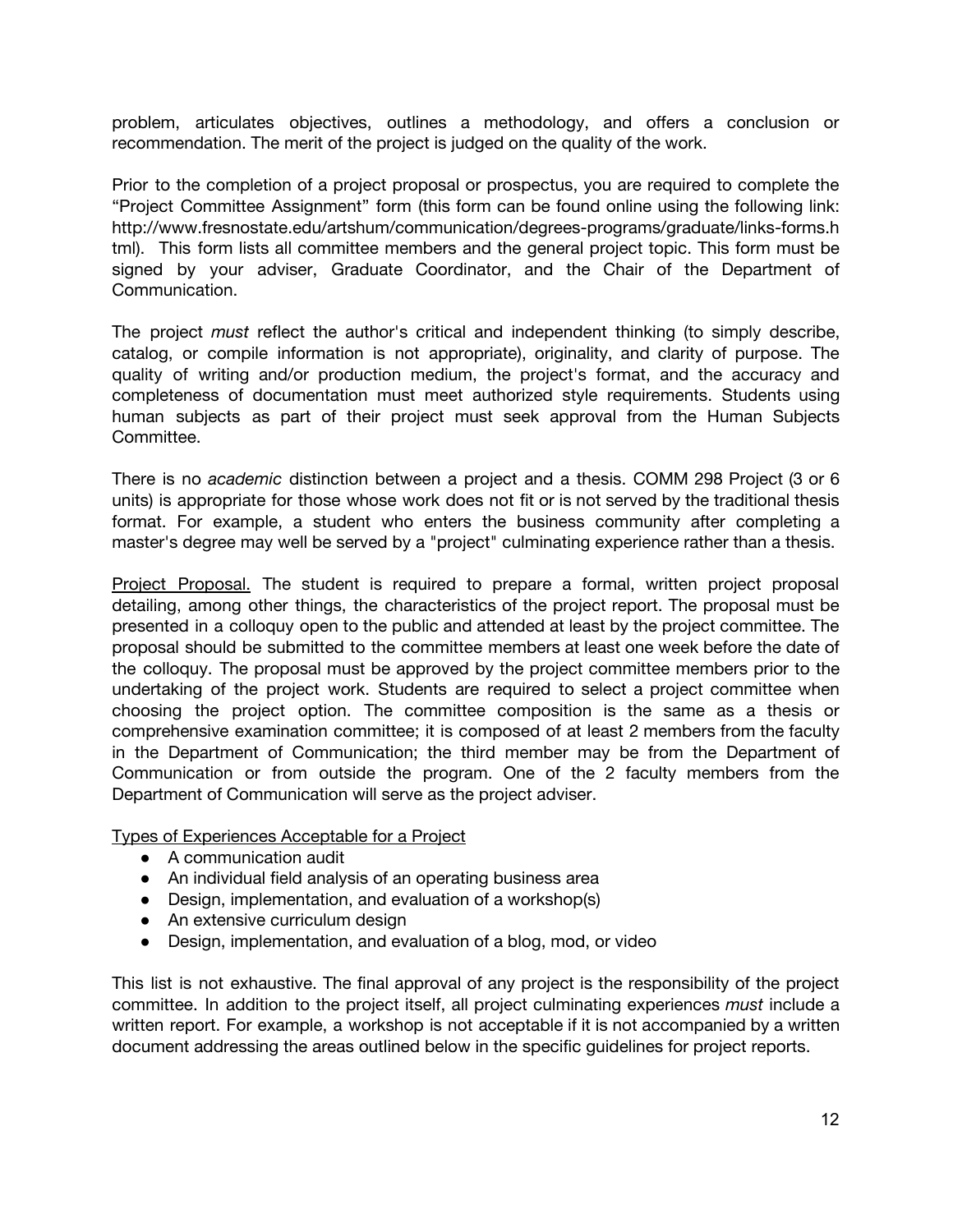Specific Guidelines for a Project: The following guidelines are only general requirements for the project option. Each of the elements should be considered in early evaluation of the project, early drafts, and the completed project. Determination of the ultimate acceptability is the responsibility of the project committee.

A. The formal project proposal should include:

- 1. Statement of the Problem (justification of the project)
	- a. Context or background of the project.
	- b. Description of relevance and importance of the project.
	- c. Purpose of the project.
	- d. Theoretical or practical implications of the project.
	- e. Project goals.
- 2. Preliminary Review of Relevant Literature (demonstrates the relationship between the project and current thinking in the field)
- 3. Proposed Outline for Final Project Report
- The project proposal contains a substantial literature review. The student should expect to put as much effort into the proposal as would be required by a term paper. Much of the content of the proposal can be revised for use in early chapters and the bibliography of the final project report.
- 4. Timeline for completion of the project.

#### B. The final project report should include:

- 1. Abstract
- 2. Statement of the Problem
- 3. Literature Review
- 4. Methodology (i.e., how the problem will be investigated)
- 5. Project Component (i.e., analyses, description of the workshop, the curriculum, etc.)
- 6. Summary, Conclusions, and Recommendations
	- a. Evaluation, if any, of the project component.
	- b. Major results and conclusions.
	- c. How well does the project component meet the project goals?
	- d. Theoretical and practical uses for the project component.
	- e. Further research/work in the topic area?
- 7. Limitations
- 8. References
- 9. Appendices (if applicable)

Oral Defense of Project. Once a complete draft of the project has been reviewed by the committee and all revisions have been incorporated, a 2-hour oral defense of the final draft of the project is open to all faculty members of the Department of Communication. All faculty members should be notified in writing of the time and place of the oral defense. Such notification is the responsibility of the student's committee chair and should be made a least one week prior to the defense to allow faculty members who plan to attend to read the manuscript. To facilitate this, one copy of the final draft of the project should be submitted to the Graduate Coordinator one week prior to the oral defense.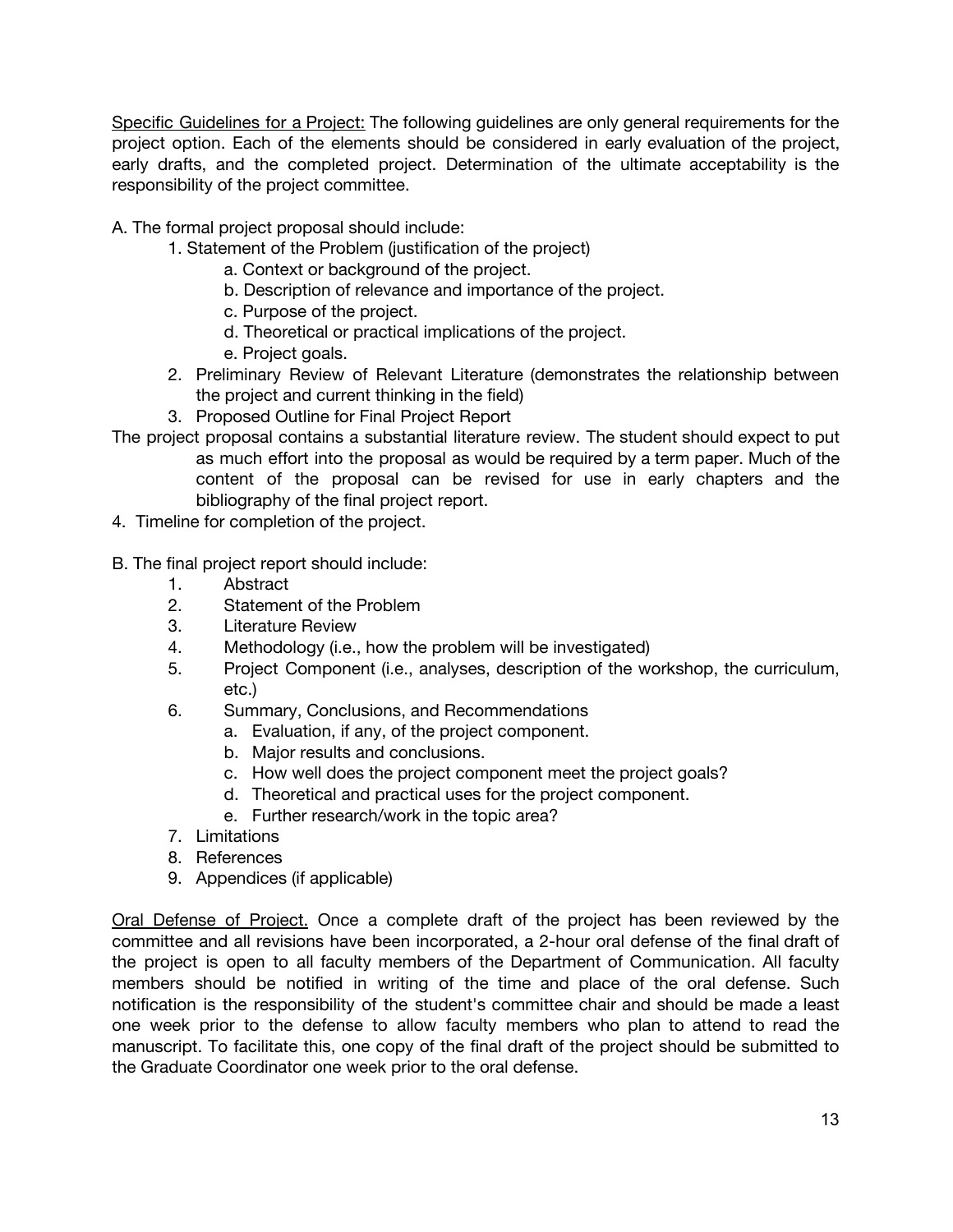Final Copy of the Project. Copies of the final project are to be given to all committee members. The ultimate decision regarding the acceptance of the completed project is the responsibility of the student's committee.

#### <span id="page-13-0"></span>*Comprehensive Examination Option*

As a third alternative for your culminating experience, you may elect to complete your degree by taking a comprehensive examination. The comprehensive examination is used to assess: (a) critical and independent thinking, (b) mastery of subject matter, and (c) integration of knowledge from various areas of interest. This examination is divided into 3 components: an out-of-house written research essay, a paper, an 8-hour in-house written examination, and a 2-hour oral examination. These time guidelines may only be altered by the student's committee and in consultation with the Graduate Coordinator. The comprehensive examination should happen in the last semester of the student's graduate program.

Prior to the completion of a comprehensive examination, you are required to complete the "Comprehensive Examination Committee Assignment" form (this form can be found online here:

http://www.fresnostate.edu/artshum/communication/degrees-programs/graduate/links-forms.h tml). This form lists all committee members and the comprehensive examination topic areas. This form must be signed by your adviser, Graduate Coordinator, and the Chair of the Department of Communication.

The student and his/her committee may conduct a pre-examination meeting to decide the areas of the questions and the time limits. Material to be covered may be discussed with the candidate beforehand; however, any specific question(s) should not be disclosed to the candidate. The meeting will be summarized in a timeline for the entire examination (i.e., time limits for each area, when the question will be distributed, and when it will be finished). This timeline should be provided to the Graduate Coordinator, who will ensure all relevant parties have a copy.

The Out-of-House Research Paper. This part of the examination will involve the student addressing one significant question from his/her area of interest in the Communication field. The student's committee will determine the area of the question. The student will be required to research, integrate, and apply information to the question with appropriate organization, referencing, and documentation. The student will be given no longer than 30 days to complete this portion of the examination.

The In-House Written Examination. This examination will encompass the student's program of study, to be determined by the student and his/her committee. The examination will be 8 hours in length (2 hours on material from the student's area of emphasis; 3 hours on material from rhetorical, communication, or applied seminars; 3 hours on material from communication theory/rhetorical theory). The questions covering these areas will be comprehensive in nature and not limited only to material covered in a student's coursework. The student may answer each question on a different day and will be given a maximum of one week to complete the in-house examination.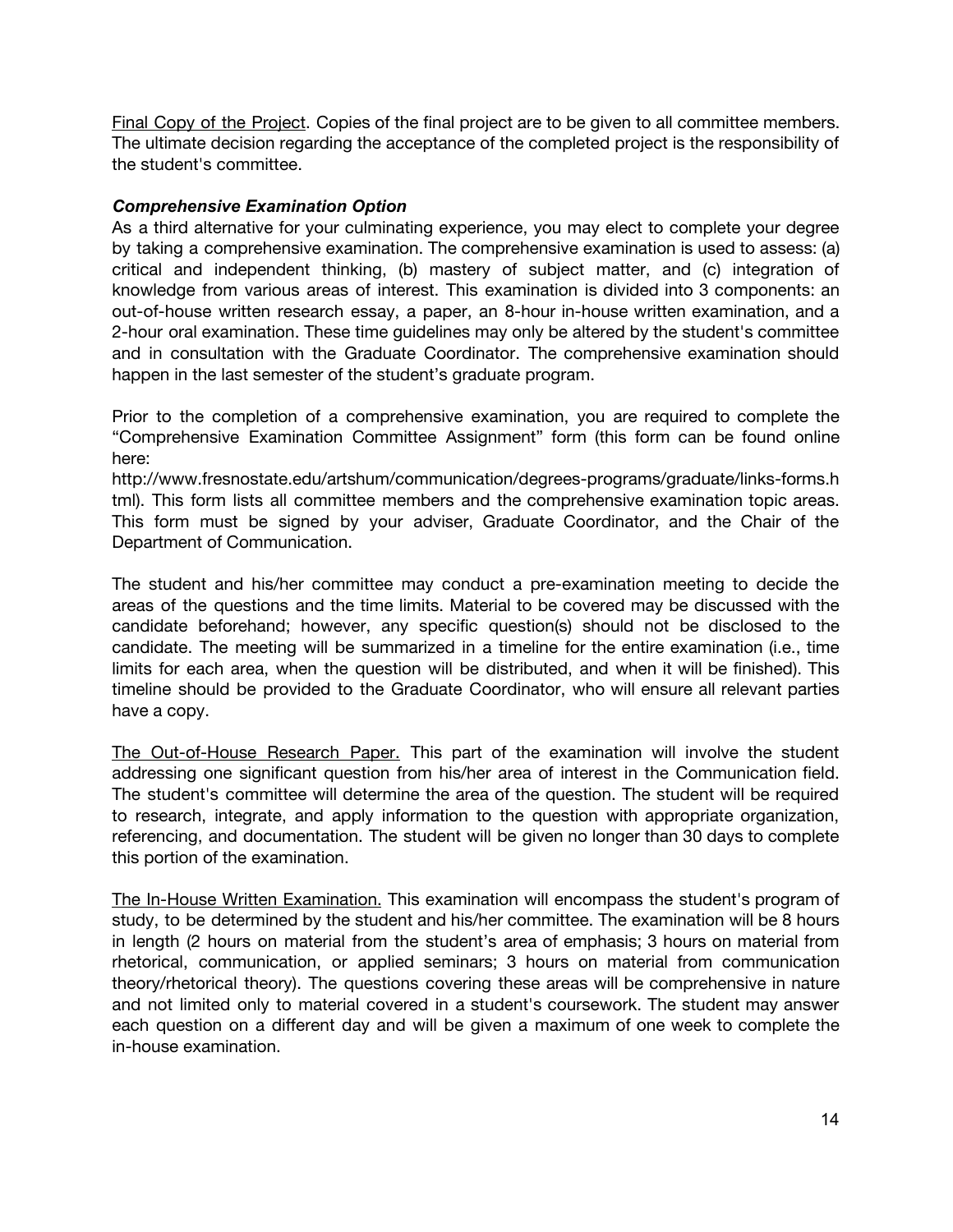Both of the written components of the examination (in-house and out-of-house examinations) will be completed before any feedback will be provided to the candidate. One week should be provided for the committee to read and evaluate the written components.

At the student's committee's discretion, a student may be required to rewrite a portion of or the entire exam. A student may only rewrite a portion of or the entire exam once per exam attempt. Any re-writes must be completed at least two weeks before the last day of the semester in which the exams were begun, to allow for the minimum one week of committee review and one week of faculty review prior to the oral defense. If the re-writes are not completed, the student will fail the exam attempt; the student can reinstate his/her exam schedule beginning the next semester.

The written material from all components will be evaluated according to the following criteria: (a) Does the student demonstrate critical analysis? (b) Does the student demonstrate independent thinking? (c) Does the student demonstrate mastery of subject matter? (d) Does the student synthesize knowledge across areas of interest? (e) Does the student demonstrate high writing competency, including appropriate organization, mechanics, and citation through adherence to a recognized manual of written format and style?

The Oral Examination. A 2-hour oral examination shall be scheduled no sooner than one week after the completion of both written components and no later than one month after completion of both written components. At this time, a student should be prepared to answer questions relating to the research paper, written exam answers, and/or questions from other areas of communication.

All faculty members should be notified in writing of the time and place of the oral examination. Such notification is the responsibility of the student's committee chair and should be made a least one week prior to the defense to allow faculty members who plan to attend to read the written components of the examination. To facilitate this, a copy of the written examination should be placed in the main office of the Department of Communication once the examination is complete.

#### <span id="page-14-0"></span>*Evaluation of the Culminating Experience (Thesis/Project/Comprehensive Exam)*

Decision of the Culminating Experience Committee. A majority vote of the student's culminating experience committee shall determine if the written component(s) of the thesis/ project/ comprehensive exam meets the minimum acceptable criteria (as described in the sections on each culminating experience option above) to proceed with the oral defense. A separate majority vote of the student's culminating experience committee shall determine if the oral defense adequately upholds the criteria for assessing the culminating experience.

#### Thesis and Project Option

If the culminating experience committee decides that the oral defense of the thesis/project does not meet the minimum criteria, a second attempt of the oral defense shall be scheduled either during the same semester (at least two weeks after the first attempt) or the subsequent semester. If the student fails the second attempt of the oral defense, the student shall be disqualified from the Communication M.A. program.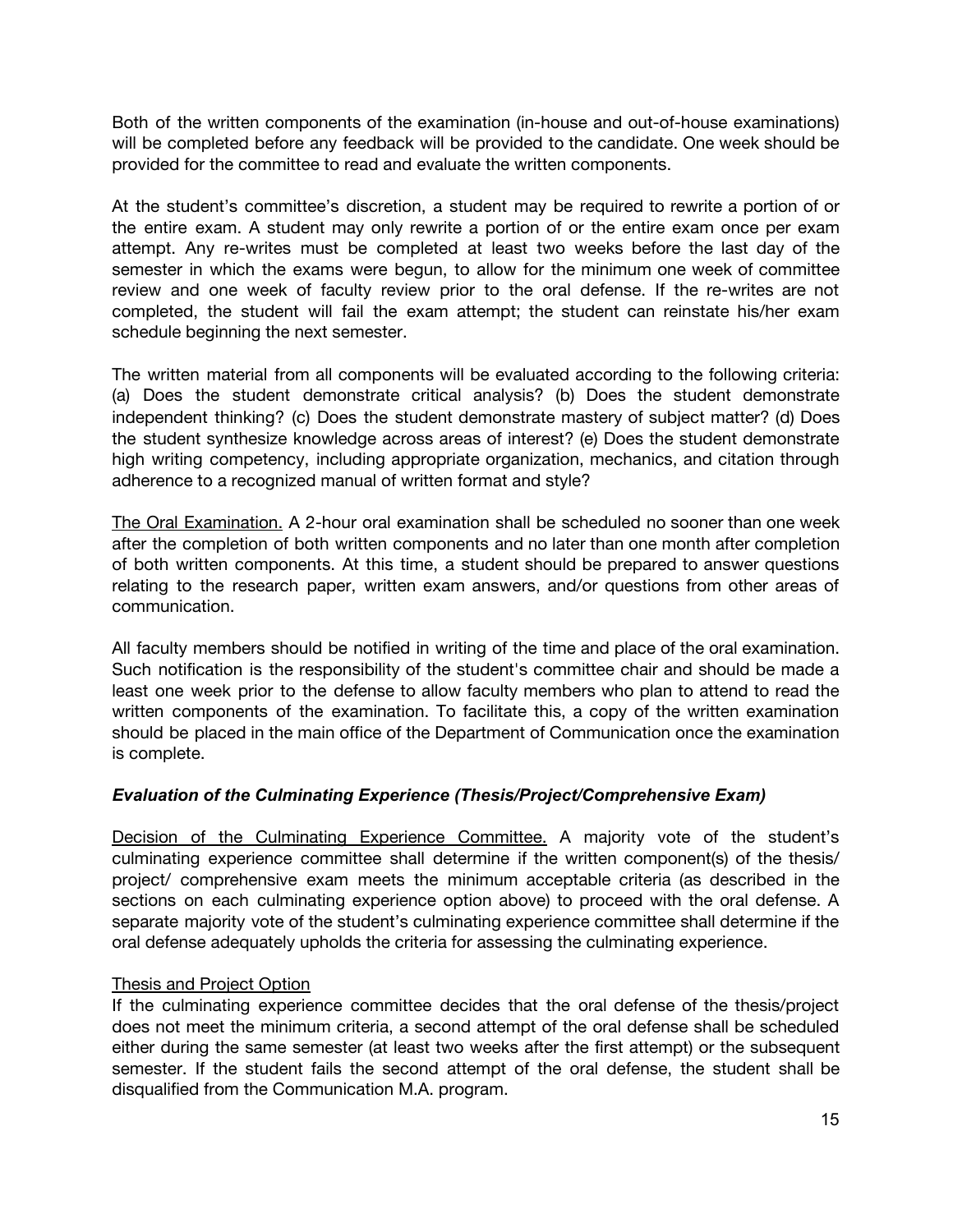#### Comprehensive Exam Option

An attempt of the comprehensive exam consists of all written components and the oral defense together in a single semester. The student may have a maximum of two attempts of the comprehensive examination. After the second failed attempt of the comprehensive examination, the student will be disqualified from the master's program in Communication.

#### Appeals of the Decision of the Culminating Experience Committee

The only bases on which a student may appeal the decision of the committee are those criteria described in APM 242 Policy and Procedures on Assignment of Grades (e.g., allegations that the decision was "not 'made fairly and equitably without prejudice or capriciousness'" or is "otherwise erroneous"). Such an appeal shall be conducted according to the procedures described in APM 242-3 Policy and Procedures for Reviewing and Appealing an Assigned Grade.

#### <span id="page-15-0"></span>**Violations of the University Honor Code, Cheating, and Plagiarism**

Alleged violations of the University Honor Code or APM 235 will be handled according to the policy and procedures in APM 235. Violations during any part of the graduate student's program of study, including the culminating experience, are grounds for disciplinary sanctions up to disqualification from the Communication M.A. program, as determined by the graduate faculty in the Department of Communication with "legitimate educational interest in the particular case" (FERPA 34 CFR § 99.31).

### <span id="page-15-1"></span>**Assistantships**

Teaching and forensic assistantships are awarded to qualified classified graduate students.

#### <span id="page-15-2"></span>**Policies on Graduate Teaching Associate Appointment and Retention**

The Graduate Teaching Associate Director and GTA Committee will recommend GTA teaching assignments to the department chair. GTAs typically teach 2 sections of lower-division General Education courses under the close supervision of the Director(s).

The exact number of positions available will be determined each year by the faculty and chair and approved by the Dean of Arts and Humanities. These positions shall be allocated according to staffing needs and budgetary constraints and take priority over any part- time lecturer positions offered. The typical appointment as a GTA will not exceed 4 semesters.

All GTAs are required to attend the supervisory meetings with the GTA Director as part of their contract with the university.

The Department requires all GTAs to take a minimum of 6 graduate units of coursework each semester. However, students in their last semester may be exempt from this provision if they have completed or are completing the required coursework for their degree. GTAs should be aware that other offices, including the Department of Financial Aid, may require a heavier course load.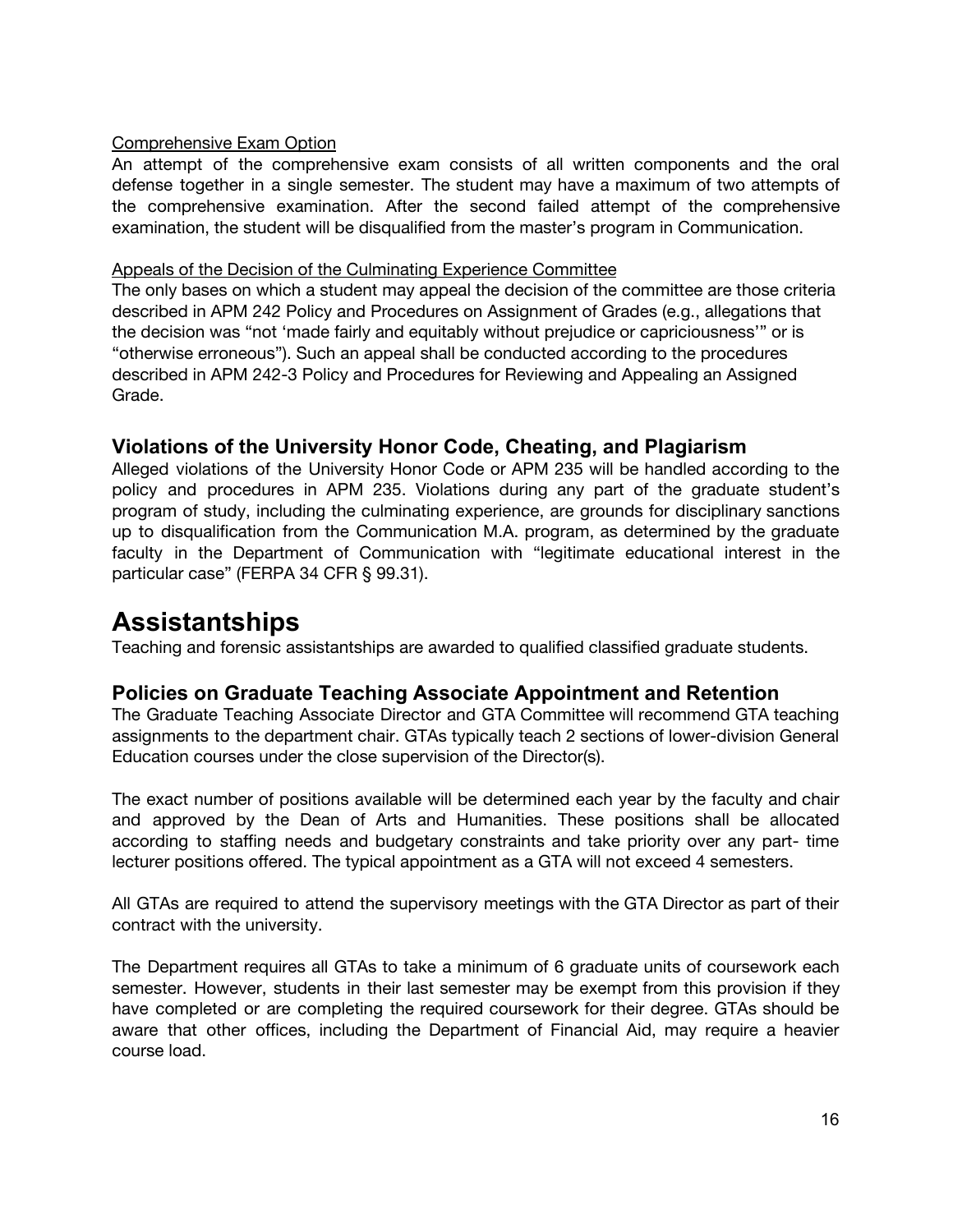Criteria for GTA appointment:

- 1. B.A. in Communication or equivalent preparation
- 2. A cumulative GPA of 3.0 or higher
- 3. 3 letters of recommendation from university faculty
- 4. Enrollment in COMM 215: Teaching Practicum

GTA reappointment requires a pattern of significant progress in completing graduate degree requirements. At a minimum, this means:

- 1. Earn a cumulative GPA of 3.0 or better, a semester GPA of 3.0 or better, and a grade of B or higher in all graduate work.
- 2. Be enrolled in, and complete, 2 courses or 6 units (or appropriate enrollment in 0 units while completing a thesis or project) of equivalent graduate-level work toward the graduate degree (including work toward the completion of the thesis/project) each semester.
- 3. Receive a satisfactory teaching performance evaluation from the GTA director.
- 4. Meet the requirements for, and achieve, classified standing and advancement to candidacy.
- 5. Complete the degree in a timely manner. The GTA committee will determine timeliness.
- 6. Maintain academic integrity in graduate course performance.
- 7. Complete any outstanding work in courses where an "I" is received, no later than the last day of instruction of the following semester.

Any exceptions to the GTA policy must be approved by the GTA Committee, who shall have the option of bringing exceptions to the Communication faculty for a vote.

#### <span id="page-16-0"></span>**The Director of Graduate Teaching Associates**

The Director will be selected by the Department Chair and approved by the Communication faculty.

The Director will have the following duties:

- 1. **Curriculum Design.** In consultation with the Graduate Teaching Associate Committee, the Director will:
	- a. Select textbook(s) that will be used in the program
	- b. Create a standardized syllabus for the GTA courses
	- c. Develop assignments for the GTA courses
	- d. Facilitate the development of appropriate assessments of undergraduate students by the Graduate Teaching Associates
	- e. Teach COMM 215 in the Fall semesters.
- 2. **Instructional Practice.** The Director will teach students about:
	- a. Teaching methods and the features of effective classroom interaction. Representative pedagogical topics to be discussed include:
		- i. Effective Course Delivery (Lecture/Discussion)
		- ii. Teacher Clarity
		- iii. Behavioral Management
		- iv. Experiential Learning Activities
		- v. Cooperative Learning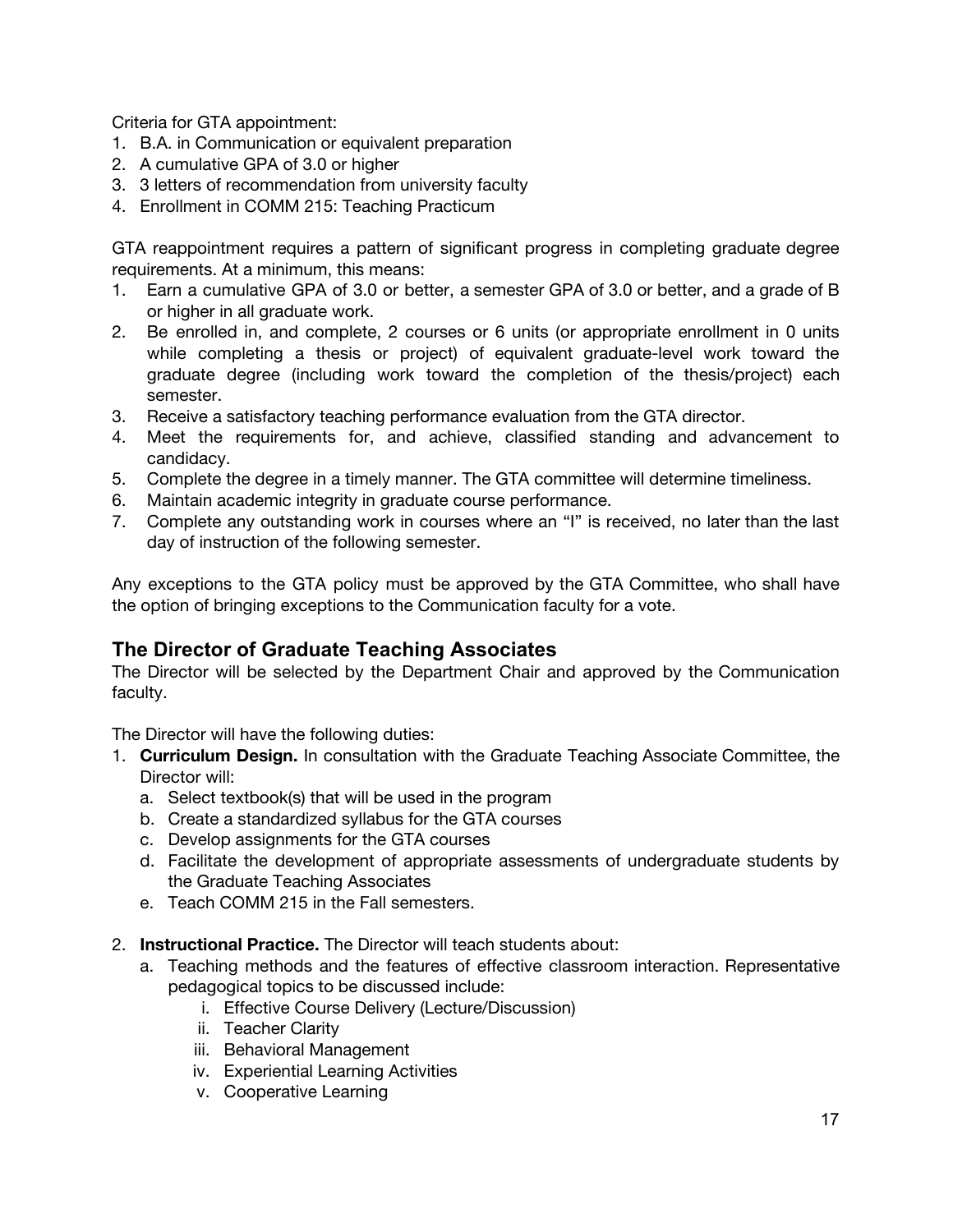- vi. Cultural Competence
- 3. **Program Management.** The Director will assess and monitor the progress of the graduate students participating in the program through the following:
	- a. Classroom observation and assessment of performance by the Director and/or the Director's faculty designees
	- b. Student evaluation facilitation, including the required end-of-the-semester evaluation
	- c. Assessment of the end-of-term student evaluations and classroom observation reviews
	- d. Individual meetings about classroom practice
	- e. Meetings of the Graduate Teaching Associates, chaired by the Director.
- 4. **Pre-service Program.** The Director will conduct an orientation for all Graduate Teaching Associates during the week prior to the start of the Fall semester.

#### <span id="page-17-0"></span>**Graduate Teaching Associate Committee**

The Director of Graduate Teaching Associates will be assisted by a GTA Committee. The committee will be a standing committee of the Communication Department, and its members will be the Director of Graduate Teaching Associates, the Director of the Graduate Program, and the Director of Forensics. Other members of the graduate faculty may also be asked to serve on the committee. The Department Chair will serve as an ex-officio member and liaise between the committee, the Dean, and the faculty.

The Graduate Teaching Associate Committee will have the following duties:

- 1. Review applications from prospective instructors and assess their qualifications based on the criteria for appointment and retention.
- 2. Select Graduate Teaching Associates from the applicant pool and present the candidates to the Communication faculty for approval. If there are insufficient positions for all the approved candidates, the committee will rank order the candidates.
- 3. Exceptions to the policies for awarding courses to Graduate Teaching Associates must be presented to the Communication faculty and approved by majority vote.
- 4. Provide assistance to the Director of Graduate Teaching Associates as needed, including classroom visitations and assessments of the instructors.
- 5. The committee members (except for the director) will facilitate the evaluation of the Director of Graduate Teaching Associates.
- 6. Annually evaluate and recommend an outstanding Graduate Teaching Associate in conjunction with the Department's Scholarship Committee.

Although the department does not forbid a graduate student from seeking employment outside an assistantship, new graduate students are strongly advised against dividing their time too severely. Your first priority is to complete your master's degree in a reasonable time frame. These assistantships are intended to assist students who are attending graduate school full-time to complete their graduate degree.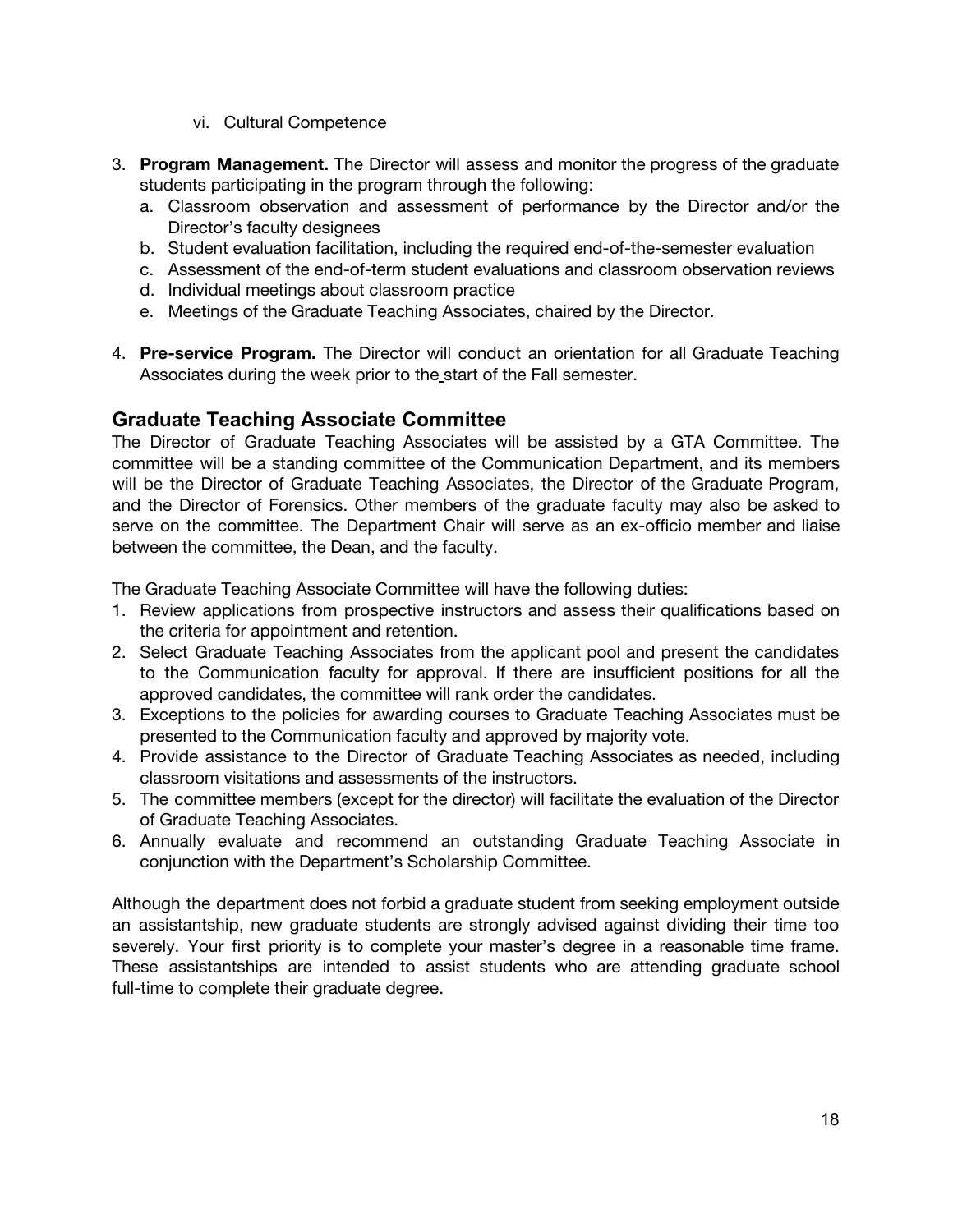# <span id="page-18-0"></span>**Participation in Scholarly Activities and Professional Organizations**

Graduate students are encouraged to join professional academic or applied associations. Student memberships are often a good investment, based on the amount of information you receive. Currently, graduate students and faculty members belong to a variety of organizations, including the National Communication Association (NCA), Western States Communication Association (WSCA), International Communication Association (ICA), and the Organization for Research on Women and Communication (ORWAC).

The Department considers your participation in professional and scholarly activities to be an important part of your professional development. Consider submitting your seminar papers to an academic conference. Ask your committee chair or the Graduate Coordinator about deadlines for submitting papers or panels to conferences. Find out when conferences are held so that you can plan to attend. The Graduate Coordinator will have information about financial assistance to attend the conferences.

# <span id="page-18-1"></span>**Forms and Deadlines**

It is your responsibility to complete appropriate forms, meet deadlines, and seek advice. The Graduate Coordinator will assist you with any questions you have regarding these forms.

You are responsible for completing all forms. These forms may be obtained from the Division of Graduate Studies, the Graduate Coordinator, or the main department office.

- 1. Classified Standing form (if you did not enter the program as a classified student)
- 2. Advancement to Candidacy Petition after completion of 10 units, the Graduate Writing Requirement, and selection of an adviser. This form should be executed as soon as possible (see Admissions), however, it is due no later than the semester preceding the semester in which the student applies to graduate.
- 3. Master Degree Clearance form (after passing your culminating experience)
- 4. Adviser Selection form
- 5. Application to Graduate form (during the first 2 weeks of the semester you plan to graduate. If you plan to complete your degree during a summer session, application must be made during the first 2 weeks of the first summer session).
- 6. Thesis/Comprehensive Examination/Project Assignment Form (if you select the thesis option, a form must be completed specifying the members of your committee).
- 7. Change in Advancement to Candidacy Petition (if you make any changes in your plan of study or committee you must complete appropriate forms documenting and requesting those changes).

The above forms are essential for expediting your graduation. Therefore, please make sure that you type clearly and provide clean copies of all requested materials. Be attentive to posted deadlines and requirements of the Graduate School and this department. Annual deadlines are published in the University catalog, the schedule of courses, and through the Division of Graduate Studies.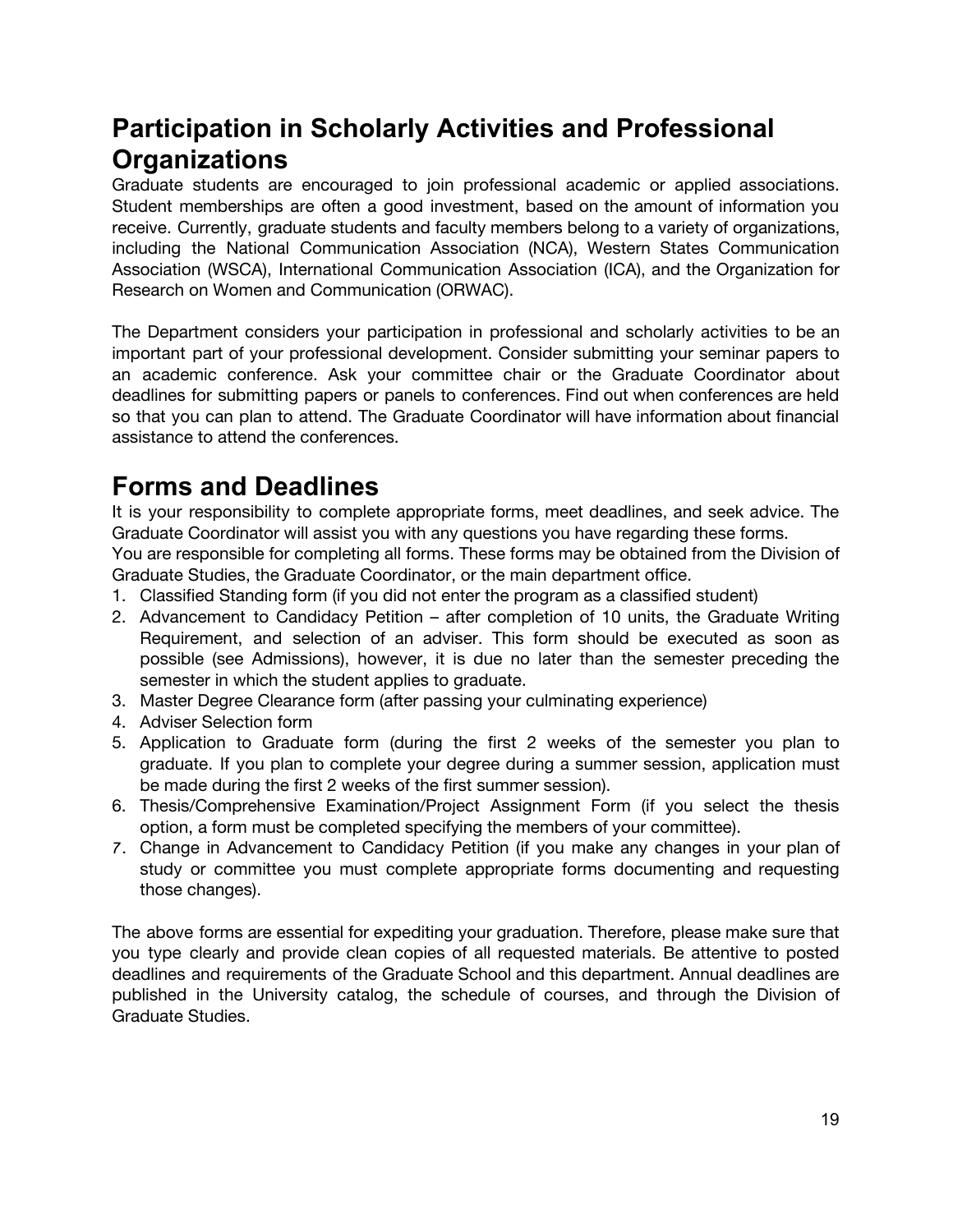# <span id="page-19-0"></span>**Financial Aid**

The primary financial aid offered by the Department of Communication is in the form of Graduate Assistantships. Additional financial aid is available from a variety of sources. The Division of Graduate Studies puts out a pamphlet detailing the financial aid available to graduate students. This pamphlet is available from the Division of Graduate Studies. Out-of-state tuition waivers for non-resident students may be available. You must apply for these waivers through the Department's Graduate Coordinator.

# <span id="page-19-1"></span>**Special Programs**

If you desire an exception to any of the above regulations and procedures, you must petition through your adviser to the faculty. All such petitions are subject to the approval of the faculty of the Department of Communication and will be recorded in the minutes of the faculty meetings. Some modifications require approval by the Dean of Graduate Studies.

If the master's degree in the Department of Communication, as outlined above, does not meet your career objectives, the Division of Graduate Studies provides an opportunity for you to create a "special major" that combines study in two or more fields. If you are interested in such a program, you should contact the Graduate Coordinator of the Department of Communication or the Division of Graduate Studies, who may provide the necessary information. If you choose a Special Program, you must *obtain* approval prior to beginning coursework*.*

# <span id="page-19-2"></span>**A Final Word**

Occasionally, on a break or a weekend, when all else can be set aside, read something totally unrelated to your graduate program. Discipline, the art of knowing what to do and when to do it, is related to control, tenacity, and scholarship, but so too are passion, imagination, and intelligence. Let graduate school nurture your instinct to learn. Enjoy your graduate experience at Fresno State in all its facets.